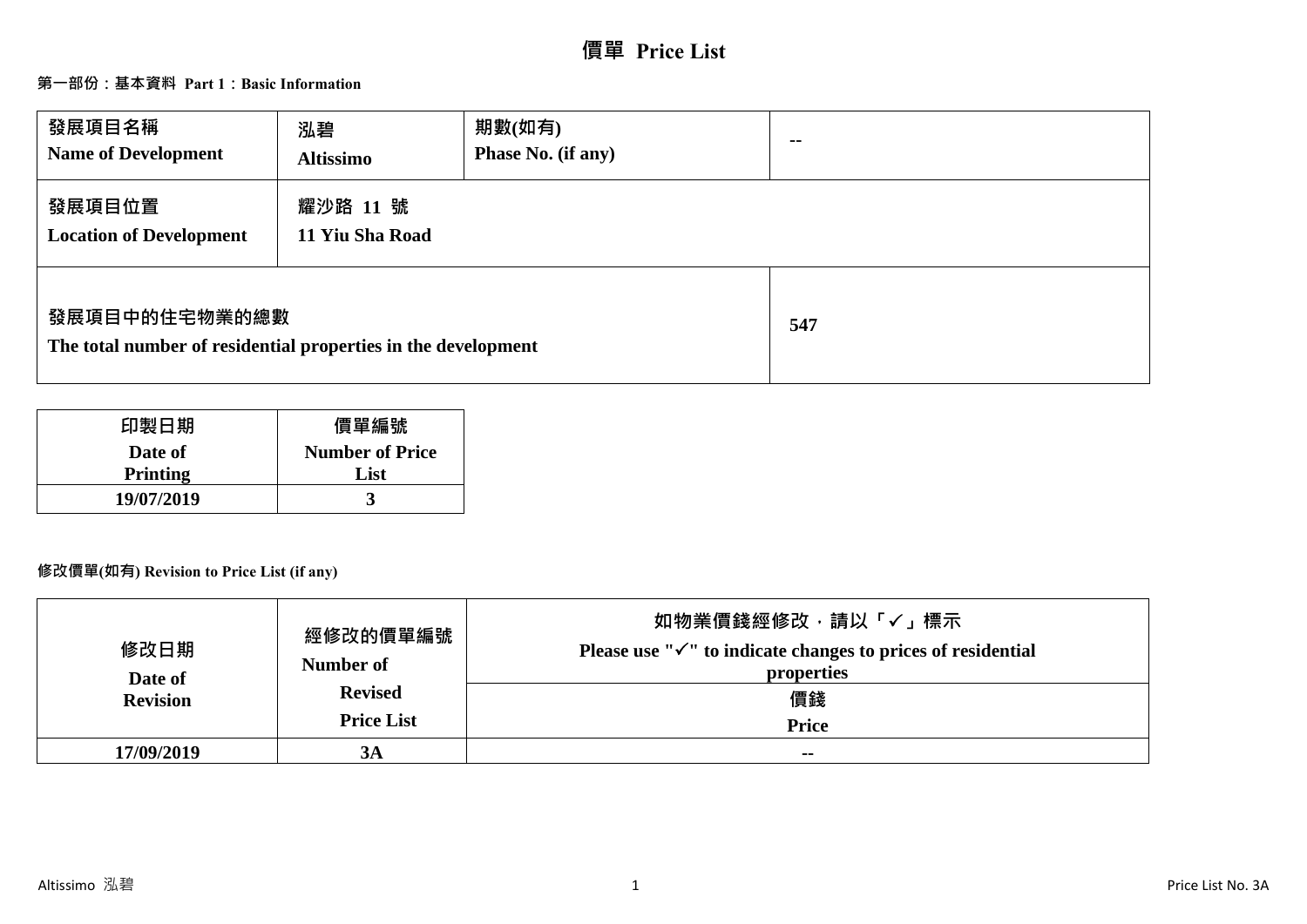## 第二部份:面積及售價資料 Part 2: Information on Area and Price

| Description of Residential | 物業的描述<br>Property        |              | 實用面積<br>(包括露台,工作平台及陽台 如有)<br>平方米(平方呎)                                                                 | 售價(元)        | 實用面積<br>每平方米/呎售價<br>元·每平方米                                                     |                                            |                     |                          |    | 平方米(平方呎)<br>sq. metre (sq. ft.) | 其他指明項目的面積(不計算入實用面積)     |            | Area of other specified items (Not included in the Saleable Area) |               |            |
|----------------------------|--------------------------|--------------|-------------------------------------------------------------------------------------------------------|--------------|--------------------------------------------------------------------------------|--------------------------------------------|---------------------|--------------------------|----|---------------------------------|-------------------------|------------|-------------------------------------------------------------------|---------------|------------|
| 大廈名稱<br>Block<br>Name      | 樓層<br>Floor              | 單位<br>Unit   | Saleable Area<br>(including balcony, utility platform and<br>verandah, if any)<br>sq. metre (sq. ft.) | Price $(\$)$ | (元·每平方呎)<br>Unit Rate of Saleable Area<br>\$ per sq. metre<br>$$$ per sq. ft.) | 空調機房<br>Air-<br>Conditioning<br>plant room | 窗台<br>Bay<br>window | 閣樓<br>Cockloft Flat roof | 平台 | 花園<br>Garden                    | 停車位<br>Parking<br>space | 天台<br>Roof | 梯屋<br>Stairhood                                                   | 前庭<br>Terrace | 庭院<br>Yard |
| T1                         | $\overline{\phantom{0}}$ | $\mathsf{C}$ | 44.154 (475)<br>露台 Balcony: 2.000 (22);<br>工作平台 Utility Platform: 1.500 (16)                          | 8,796,000    | 199,212 (18,518)                                                               |                                            |                     |                          |    |                                 |                         |            |                                                                   |               |            |
| T1                         |                          | $\mathbf{F}$ | 80.725 (869)<br>露台 Balcony: 2.825 (30);<br>工作平台 Utility Platform: 1.500 (16)                          | 15,797,000   | 195,689 (18,178)                                                               |                                            |                     |                          |    |                                 |                         |            |                                                                   |               |            |
| T1                         |                          | H            | 81.029 (872)<br>露台 Balcony: 2.907 (31);<br>工作平台 Utility Platform: 1.500 (16)                          | 16,215,000   | 200,114 (18,595)                                                               |                                            |                     |                          |    |                                 |                         |            |                                                                   |               |            |
| T1                         | 2                        | $\mathsf{C}$ | 44.154 (475)<br>露台 Balcony: 2.000 (22);<br>工作平台 Utility Platform: 1.500 (16)                          | 8,814,000    | 199,620 (18,556)                                                               |                                            |                     |                          |    |                                 |                         |            |                                                                   |               |            |
| T <sub>1</sub>             | 2                        | $_{\rm F}$   | 80.725 (869)<br>露台 Balcony: 2.825 (30);<br>工作平台 Utility Platform: 1.500 (16)                          | 15,828,000   | 196,073 (18,214)                                                               |                                            |                     |                          |    |                                 |                         |            |                                                                   |               |            |
| T1                         | 2                        | H            | 81.029 (872)<br>露台 Balcony: 2.907 (31);<br>工作平台 Utility Platform: 1.500 (16)                          | 16,248,000   | 200,521 (18,633)                                                               |                                            |                     |                          |    |                                 |                         |            |                                                                   |               |            |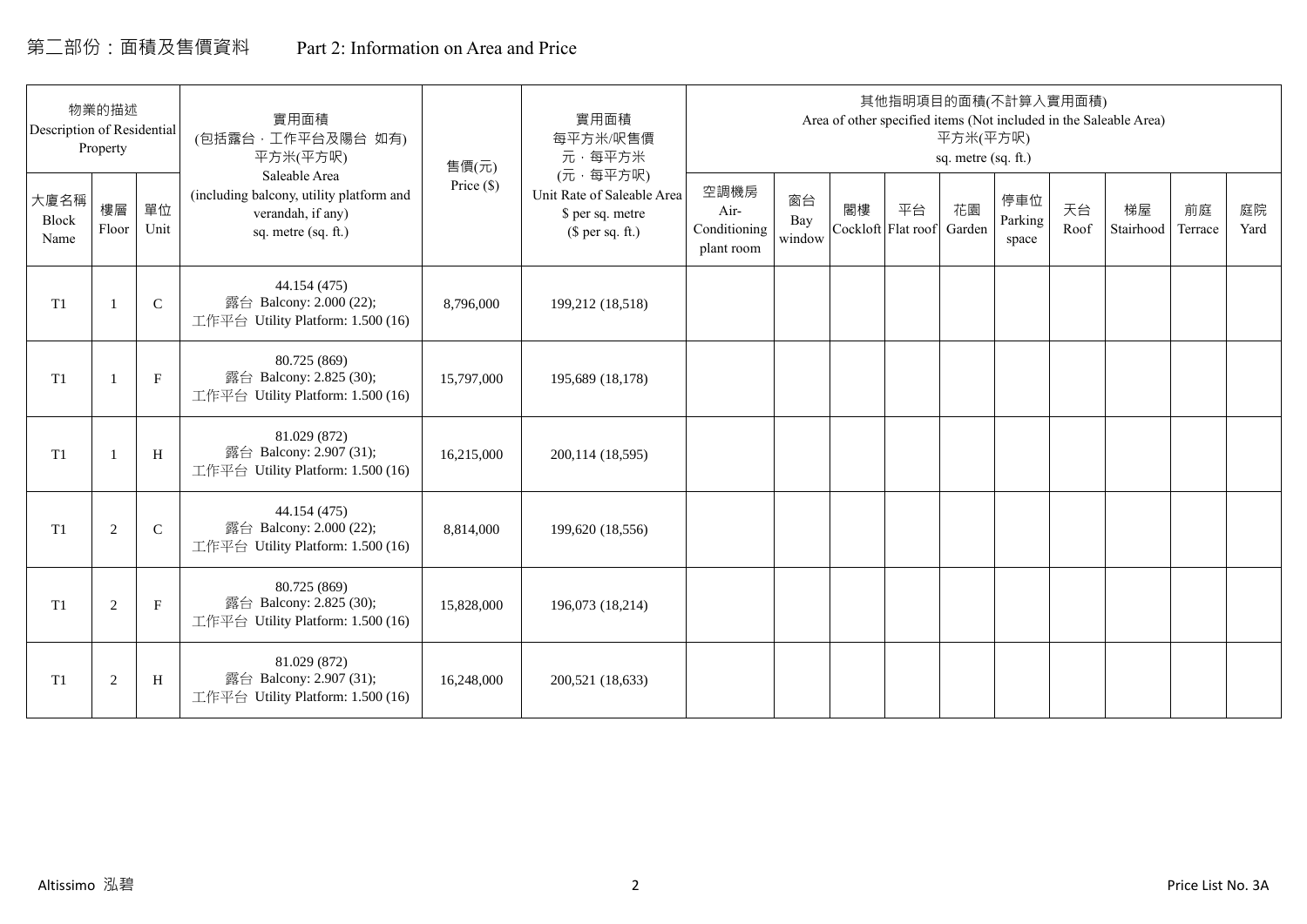| Description of Residential   | 物業的描述<br>Property |              | 實用面積<br>(包括露台,工作平台及陽台 如有)<br>平方米(平方呎)                                                                 | 售價(元)      | 實用面積<br>每平方米/呎售價<br>元·每平方米                                                     |                                            |                     |    |                                 | 平方米(平方呎)<br>sq. metre (sq. ft.) | 其他指明項目的面積(不計算入實用面積)     |            | Area of other specified items (Not included in the Saleable Area) |               |            |
|------------------------------|-------------------|--------------|-------------------------------------------------------------------------------------------------------|------------|--------------------------------------------------------------------------------|--------------------------------------------|---------------------|----|---------------------------------|---------------------------------|-------------------------|------------|-------------------------------------------------------------------|---------------|------------|
| 大廈名稱<br><b>Block</b><br>Name | 樓層<br>Floor       | 單位<br>Unit   | Saleable Area<br>(including balcony, utility platform and<br>verandah, if any)<br>sq. metre (sq. ft.) | Price (\$) | (元·每平方呎)<br>Unit Rate of Saleable Area<br>\$ per sq. metre<br>$$$ per sq. ft.) | 空調機房<br>Air-<br>Conditioning<br>plant room | 窗台<br>Bay<br>window | 閣樓 | 平台<br>Cockloft Flat roof Garden | 花園                              | 停車位<br>Parking<br>space | 天台<br>Roof | 梯屋<br>Stairhood                                                   | 前庭<br>Terrace | 庭院<br>Yard |
| T <sub>1</sub>               | 3                 | $\mathbf C$  | 44.154 (475)<br>露台 Balcony: 2.000 (22);<br>工作平台 Utility Platform: 1.500 (16)                          | 8,830,000  | 199,982 (18,589)                                                               |                                            |                     |    |                                 |                                 |                         |            |                                                                   |               |            |
| T <sub>1</sub>               | 3                 | $\mathbf{F}$ | 80.725 (869)<br>露台 Balcony: 2.825 (30);<br>工作平台 Utility Platform: 1.500 (16)                          | 15,860,000 | 196,469 (18,251)                                                               |                                            |                     |    |                                 |                                 |                         |            |                                                                   |               |            |
| T1                           | 3                 | H            | 81.029 (872)<br>露台 Balcony: 2.907 (31);<br>工作平台 Utility Platform: 1.500 (16)                          | 16,280,000 | 200,916 (18,670)                                                               |                                            |                     |    |                                 |                                 |                         |            |                                                                   |               |            |
| T <sub>1</sub>               | 5                 | $\mathsf{C}$ | 44.154 (475)<br>露台 Balcony: 2.000 (22);<br>工作平台 Utility Platform: 1.500 (16)                          | 8,848,000  | 200,390 (18,627)                                                               |                                            |                     |    |                                 |                                 |                         |            |                                                                   |               |            |
| T <sub>1</sub>               | 5                 | H            | 81.029 (872)<br>露台 Balcony: 2.907 (31);<br>工作平台 Utility Platform: 1.500 (16)                          | 16,427,000 | 202,730 (18,838)                                                               |                                            |                     |    |                                 |                                 |                         |            |                                                                   |               |            |
| T1                           | 6                 | $\mathsf{C}$ | 44.154 (475)<br>露台 Balcony: 2.000 (22);<br>工作平台 Utility Platform: 1.500 (16)                          | 8,883,000  | 201,182 (18,701)                                                               |                                            |                     |    |                                 |                                 |                         |            |                                                                   |               |            |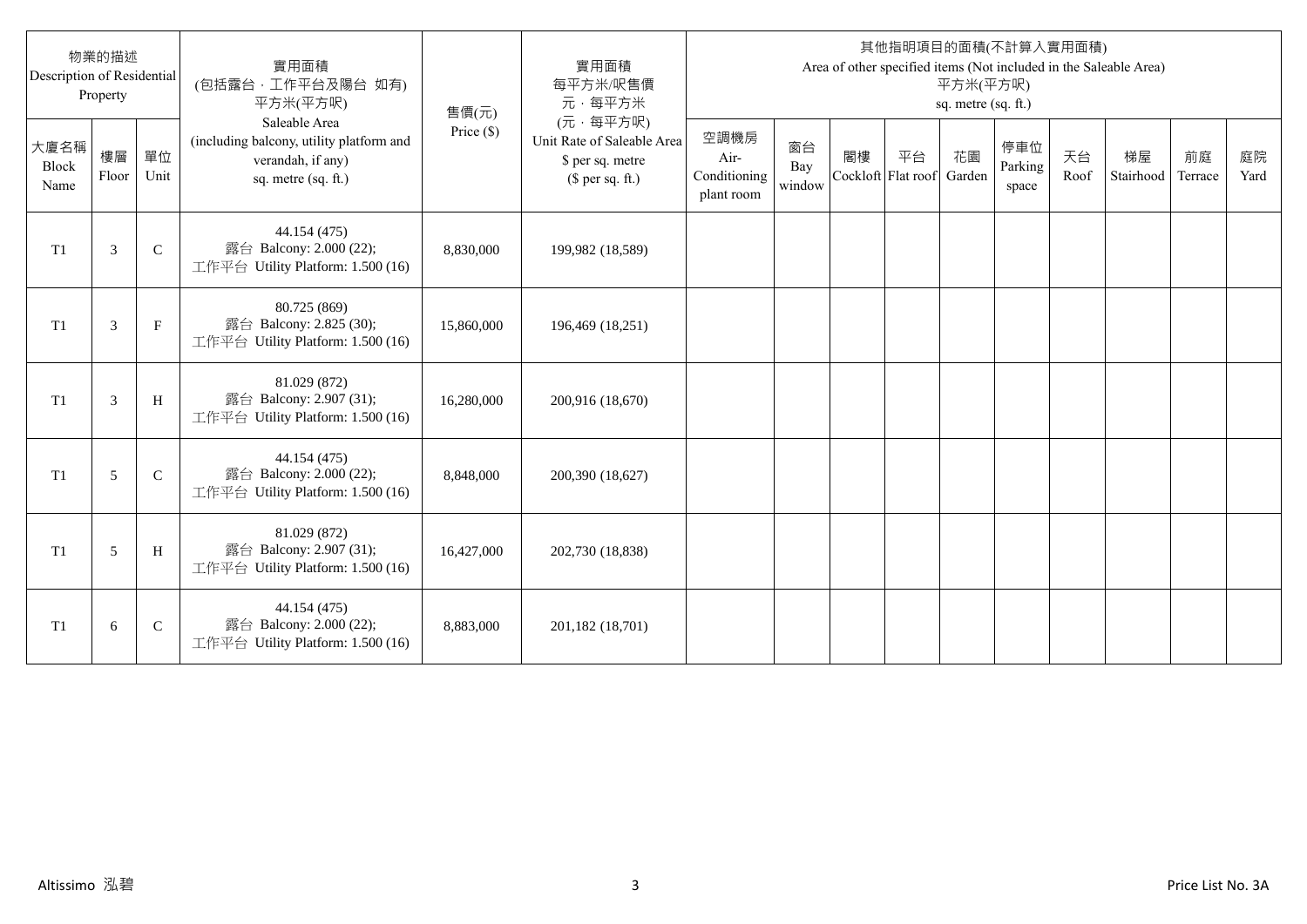| Description of Residential   | 物業的描述<br>Property |              | 實用面積<br>(包括露台,工作平台及陽台 如有)<br>平方米(平方呎)                                                                 | 售價(元)      | 實用面積<br>每平方米/呎售價<br>元·每平方米                                                     |                                            |                     |    |                                 | 平方米(平方呎)<br>sq. metre (sq. ft.) | 其他指明項目的面積(不計算入實用面積)     |            | Area of other specified items (Not included in the Saleable Area) |               |            |
|------------------------------|-------------------|--------------|-------------------------------------------------------------------------------------------------------|------------|--------------------------------------------------------------------------------|--------------------------------------------|---------------------|----|---------------------------------|---------------------------------|-------------------------|------------|-------------------------------------------------------------------|---------------|------------|
| 大廈名稱<br><b>Block</b><br>Name | 樓層<br>Floor       | 單位<br>Unit   | Saleable Area<br>(including balcony, utility platform and<br>verandah, if any)<br>sq. metre (sq. ft.) | Price (\$) | (元·每平方呎)<br>Unit Rate of Saleable Area<br>\$ per sq. metre<br>$$$ per sq. ft.) | 空調機房<br>Air-<br>Conditioning<br>plant room | 窗台<br>Bay<br>window | 閣樓 | 平台<br>Cockloft Flat roof Garden | 花園                              | 停車位<br>Parking<br>space | 天台<br>Roof | 梯屋<br>Stairhood                                                   | 前庭<br>Terrace | 庭院<br>Yard |
| T <sub>1</sub>               | 6                 | H            | 81.029 (872)<br>露台 Balcony: 2.907 (31);<br>工作平台 Utility Platform: 1.500 (16)                          | 16,493,000 | 203,544 (18,914)                                                               |                                            |                     |    |                                 |                                 |                         |            |                                                                   |               |            |
| T <sub>1</sub>               | $\overline{7}$    | $\mathsf{C}$ | 44.154 (475)<br>露台 Balcony: 2.000 (22);<br>工作平台 Utility Platform: 1.500 (16)                          | 9,813,000  | 222,245 (20,659)                                                               |                                            |                     |    |                                 |                                 |                         |            |                                                                   |               |            |
| T1                           | $\overline{7}$    | H            | 81.029 (872)<br>露台 Balcony: 2.907 (31);<br>工作平台 Utility Platform: 1.500 (16)                          | 16,893,000 | 208,481 (19,373)                                                               |                                            |                     |    |                                 |                                 |                         |            |                                                                   |               |            |
| T <sub>1</sub>               | 8                 | $\mathsf{C}$ | 44.154 (475)<br>露台 Balcony: 2.000 (22);<br>工作平台 Utility Platform: 1.500 (16)                          | 9,960,000  | 225,574 (20,968)                                                               |                                            |                     |    |                                 |                                 |                         |            |                                                                   |               |            |
| T1                           | 8                 | H            | 81.029 (872)<br>露台 Balcony: 2.907 (31);<br>工作平台 Utility Platform: 1.500 (16)                          | 17,486,000 | 215,799 (20,053)                                                               |                                            |                     |    |                                 |                                 |                         |            |                                                                   |               |            |
| T1                           | 9                 | $\mathsf{C}$ | 44.154 (475)<br>露台 Balcony: 2.000 (22);<br>工作平台 Utility Platform: 1.500 (16)                          | 9,960,000  | 225,574 (20,968)                                                               |                                            |                     |    |                                 |                                 |                         |            |                                                                   |               |            |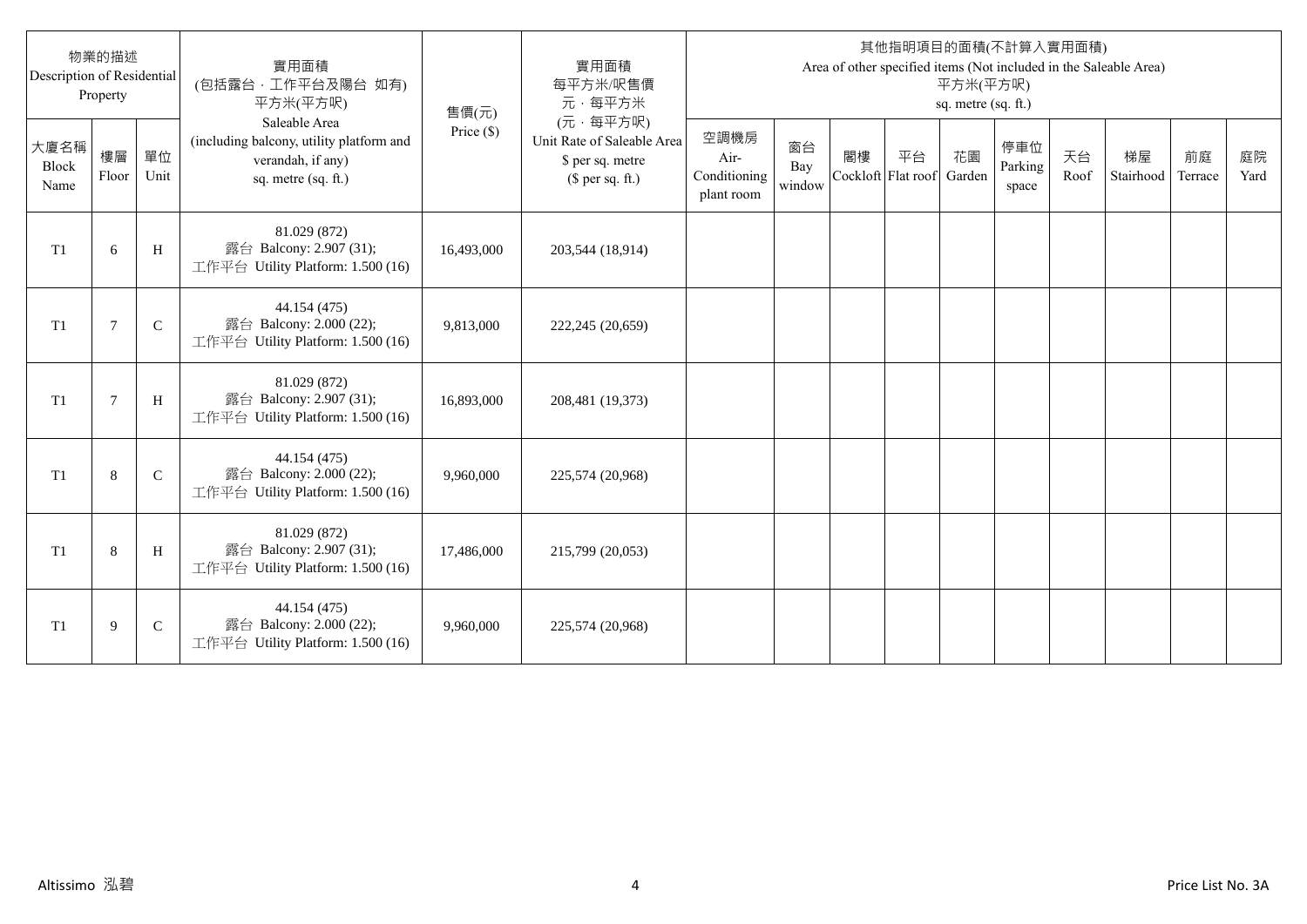| Description of Residential   | 物業的描述<br>Property |              | 實用面積<br>(包括露台,工作平台及陽台 如有)<br>平方米(平方呎)                                                                 | 售價(元)      | 實用面積<br>每平方米/呎售價<br>元·每平方米                                                     |                                            |                     |    |                                 | 平方米(平方呎)<br>sq. metre (sq. ft.) | 其他指明項目的面積(不計算入實用面積)     |            | Area of other specified items (Not included in the Saleable Area) |               |            |
|------------------------------|-------------------|--------------|-------------------------------------------------------------------------------------------------------|------------|--------------------------------------------------------------------------------|--------------------------------------------|---------------------|----|---------------------------------|---------------------------------|-------------------------|------------|-------------------------------------------------------------------|---------------|------------|
| 大廈名稱<br><b>Block</b><br>Name | 樓層<br>Floor       | 單位<br>Unit   | Saleable Area<br>(including balcony, utility platform and<br>verandah, if any)<br>sq. metre (sq. ft.) | Price (\$) | (元·每平方呎)<br>Unit Rate of Saleable Area<br>\$ per sq. metre<br>$$$ per sq. ft.) | 空調機房<br>Air-<br>Conditioning<br>plant room | 窗台<br>Bay<br>window | 閣樓 | 平台<br>Cockloft Flat roof Garden | 花園                              | 停車位<br>Parking<br>space | 天台<br>Roof | 梯屋<br>Stairhood                                                   | 前庭<br>Terrace | 庭院<br>Yard |
| T <sub>1</sub>               | 9                 | H            | 81.029 (872)<br>露台 Balcony: 2.907 (31);<br>工作平台 Utility Platform: 1.500 (16)                          | 17,486,000 | 215,799 (20,053)                                                               |                                            |                     |    |                                 |                                 |                         |            |                                                                   |               |            |
| T <sub>1</sub>               | 10                | $\mathsf{C}$ | 44.154 (475)<br>露台 Balcony: 2.000 (22);<br>工作平台 Utility Platform: 1.500 (16)                          | 10,055,000 | 227,726 (21,168)                                                               |                                            |                     |    |                                 |                                 |                         |            |                                                                   |               |            |
| T1                           | 10                | H            | 81.029 (872)<br>露台 Balcony: 2.907 (31);<br>工作平台 Utility Platform: 1.500 (16)                          | 17,545,000 | 216,527 (20,120)                                                               |                                            |                     |    |                                 |                                 |                         |            |                                                                   |               |            |
| T <sub>1</sub>               | 11                | $\mathsf{C}$ | 44.154 (475)<br>露台 Balcony: 2.000 (22);<br>工作平台 Utility Platform: 1.500 (16)                          | 10,199,000 | 230,987 (21,472)                                                               |                                            |                     |    |                                 |                                 |                         |            |                                                                   |               |            |
| T1                           | 11                | H            | 81.029 (872)<br>露台 Balcony: 2.907 (31);<br>工作平台 Utility Platform: 1.500 (16)                          | 17,705,000 | 218,502 (20,304)                                                               |                                            |                     |    |                                 |                                 |                         |            |                                                                   |               |            |
| T1                           | 12                | $\mathsf{C}$ | 44.154 (475)<br>露台 Balcony: 2.000 (22);<br>工作平台 Utility Platform: 1.500 (16)                          | 10,448,000 | 236,626 (21,996)                                                               |                                            |                     |    |                                 |                                 |                         |            |                                                                   |               |            |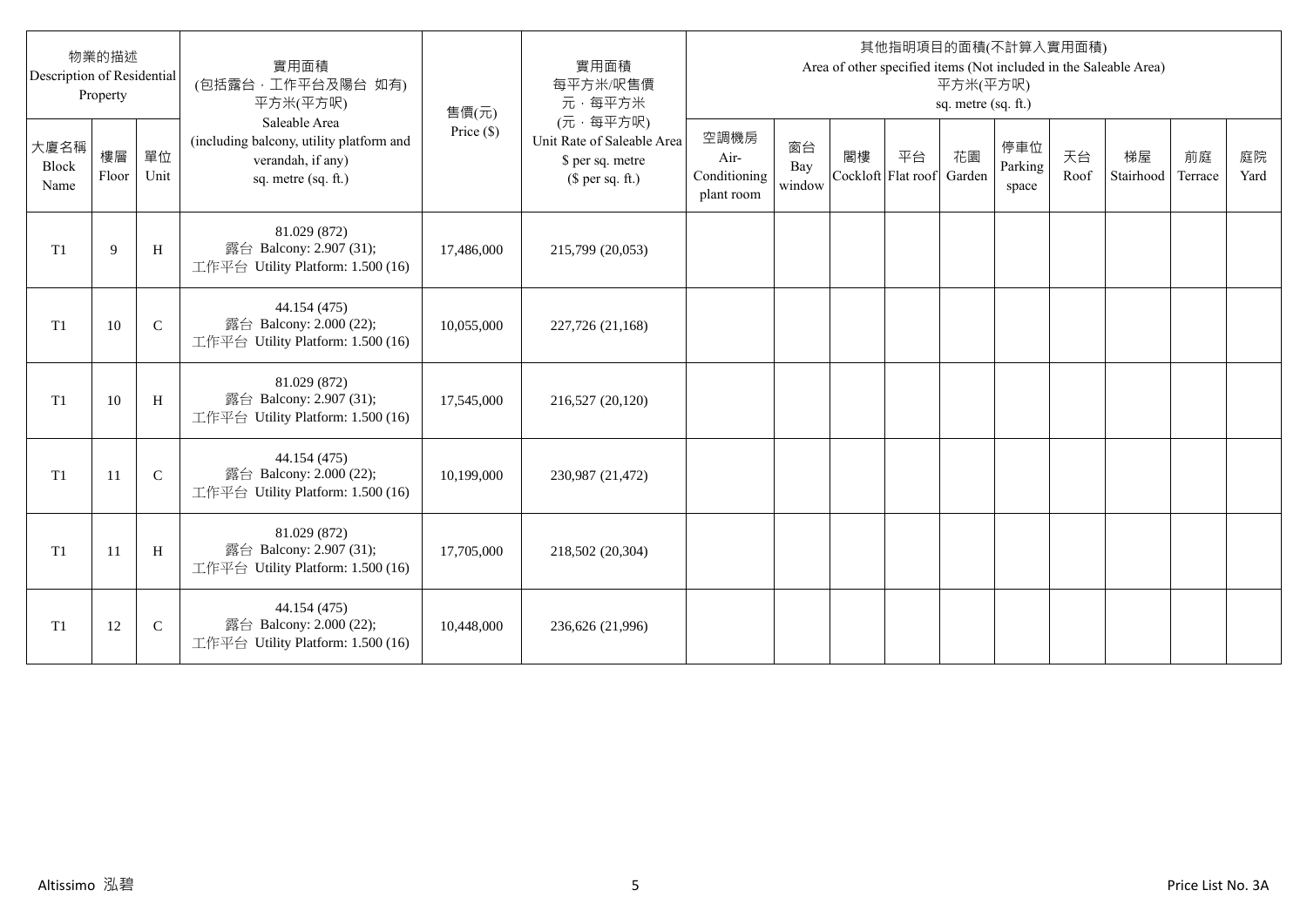| Description of Residential   | 物業的描述<br>Property        |              | 實用面積<br>(包括露台,工作平台及陽台 如有)<br>平方米(平方呎)                                                                 | 售價(元)      | 實用面積<br>每平方米/呎售價<br>元·每平方米                                                     |                                            |                     |    |                                 | 平方米(平方呎)<br>sq. metre (sq. ft.) | 其他指明項目的面積(不計算入實用面積)     |            | Area of other specified items (Not included in the Saleable Area) |               |            |
|------------------------------|--------------------------|--------------|-------------------------------------------------------------------------------------------------------|------------|--------------------------------------------------------------------------------|--------------------------------------------|---------------------|----|---------------------------------|---------------------------------|-------------------------|------------|-------------------------------------------------------------------|---------------|------------|
| 大廈名稱<br><b>Block</b><br>Name | 樓層<br>Floor              | 單位<br>Unit   | Saleable Area<br>(including balcony, utility platform and<br>verandah, if any)<br>sq. metre (sq. ft.) | Price (\$) | (元·每平方呎)<br>Unit Rate of Saleable Area<br>\$ per sq. metre<br>$$$ per sq. ft.) | 空調機房<br>Air-<br>Conditioning<br>plant room | 窗台<br>Bay<br>window | 閣樓 | 平台<br>Cockloft Flat roof Garden | 花園                              | 停車位<br>Parking<br>space | 天台<br>Roof | 梯屋<br>Stairhood                                                   | 前庭<br>Terrace | 庭院<br>Yard |
| T <sub>1</sub>               | 12                       | H            | 81.029 (872)<br>露台 Balcony: 2.907 (31);<br>工作平台 Utility Platform: 1.500 (16)                          | 17,956,000 | 221,600 (20,592)                                                               |                                            |                     |    |                                 |                                 |                         |            |                                                                   |               |            |
| T1                           | 15                       | $\mathsf{C}$ | 44.154 (475)<br>露台 Balcony: 2.000 (22);<br>工作平台 Utility Platform: 1.500 (16)                          | 10,644,000 | 241,065 (22,408)                                                               |                                            |                     |    |                                 |                                 |                         |            |                                                                   |               |            |
| T1                           | 15                       | H            | 81.029 (872)<br>露台 Balcony: 2.907 (31);<br>工作平台 Utility Platform: 1.500 (16)                          | 18,293,000 | 225,759 (20,978)                                                               |                                            |                     |    |                                 |                                 |                         |            |                                                                   |               |            |
| T <sub>2</sub>               | 3                        | A            | 81.620 (879)<br>露台 Balcony: 2.931 (32);<br>工作平台 Utility Platform: 1.500 (16)                          | 16,089,000 | 197,121 (18,304)                                                               |                                            |                     |    |                                 |                                 |                         |            |                                                                   |               |            |
| T <sub>2</sub>               | 5                        | A            | 81.620 (879)<br>露台 Balcony: 2.931 (32);<br>工作平台 Utility Platform: 1.500 (16)                          | 16,293,000 | 199,620 (18,536)                                                               |                                            |                     |    |                                 |                                 |                         |            |                                                                   |               |            |
| T <sub>3</sub>               | $\overline{\phantom{a}}$ | A            | 76.972 (829)<br>露台 Balcony: 2.770 (30);<br>工作平台 Utility Platform: 1.500 (16)                          | 15,754,000 | 204,672 (19,004)                                                               |                                            |                     |    |                                 |                                 |                         |            |                                                                   |               |            |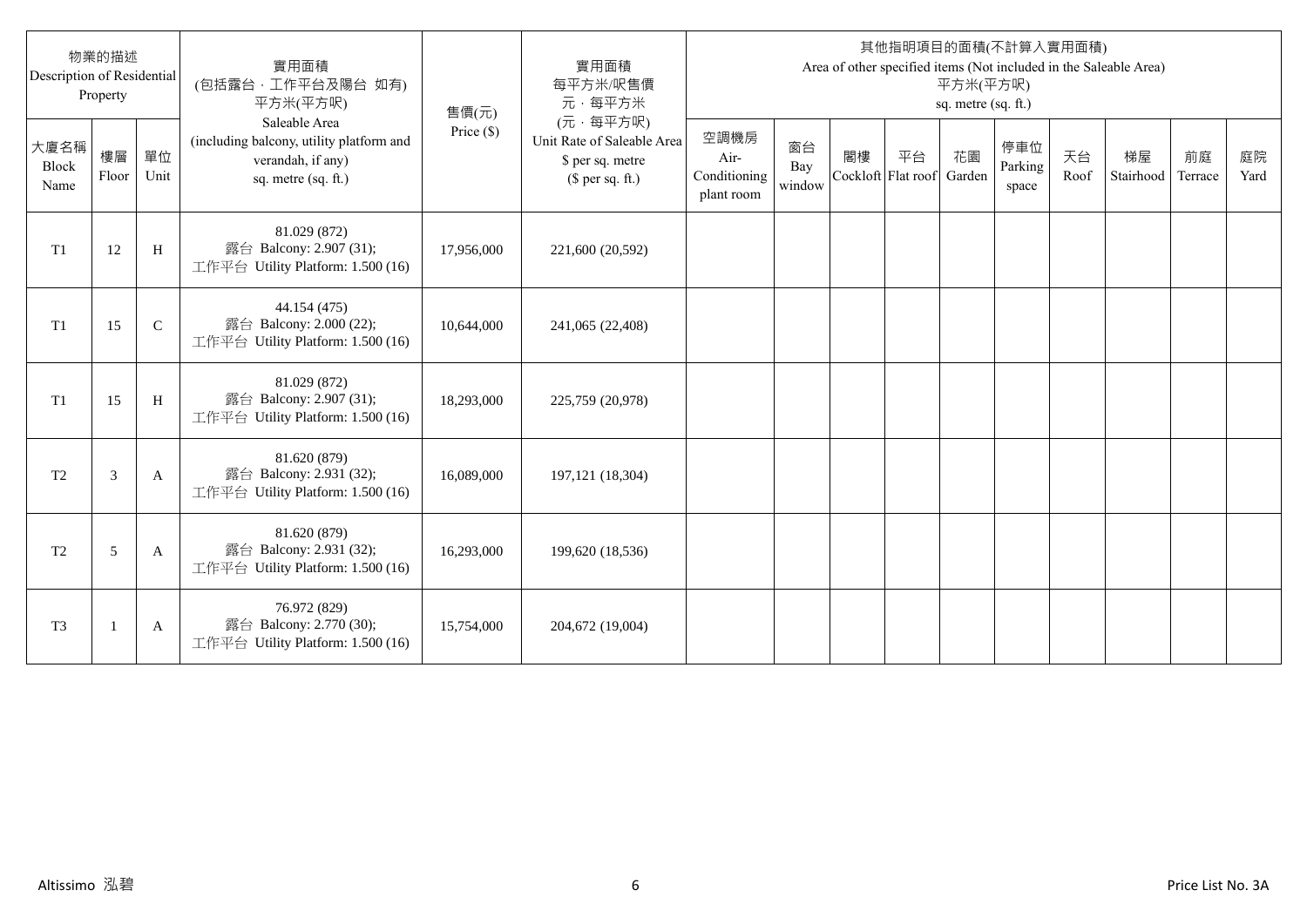| Description of Residential   | 物業的描述<br>Property |               | 實用面積<br>(包括露台,工作平台及陽台 如有)<br>平方米(平方呎)                                                                 | 售價(元)      | 實用面積<br>每平方米/呎售價<br>元·每平方米                                                     |                                            |                     |    |                                 | 平方米(平方呎)<br>sq. metre (sq. ft.) | 其他指明項目的面積(不計算入實用面積)     |            | Area of other specified items (Not included in the Saleable Area) |               |            |
|------------------------------|-------------------|---------------|-------------------------------------------------------------------------------------------------------|------------|--------------------------------------------------------------------------------|--------------------------------------------|---------------------|----|---------------------------------|---------------------------------|-------------------------|------------|-------------------------------------------------------------------|---------------|------------|
| 大廈名稱<br><b>Block</b><br>Name | 樓層<br>Floor       | 單位<br>Unit    | Saleable Area<br>(including balcony, utility platform and<br>verandah, if any)<br>sq. metre (sq. ft.) | Price (\$) | (元·每平方呎)<br>Unit Rate of Saleable Area<br>\$ per sq. metre<br>$$$ per sq. ft.) | 空調機房<br>Air-<br>Conditioning<br>plant room | 窗台<br>Bay<br>window | 閣樓 | 平台<br>Cockloft Flat roof Garden | 花園                              | 停車位<br>Parking<br>space | 天台<br>Roof | 梯屋<br>Stairhood                                                   | 前庭<br>Terrace | 庭院<br>Yard |
| T <sub>3</sub>               | $\overline{1}$    | $\mathbf C$   | 81.348 (876)<br>露台 Balcony: 2.898 (31);<br>工作平台 Utility Platform: 1.500 (16)                          | 15,757,000 | 193,699 (17,987)                                                               |                                            |                     |    | 4.411<br>(47)                   |                                 |                         |            |                                                                   |               |            |
| T <sub>3</sub>               | $\overline{2}$    | A             | 76.972 (829)<br>露台 Balcony: 2.770 (30);<br>工作平台 Utility Platform: 1.500 (16)                          | 15,785,000 | 205,075 (19,041)                                                               |                                            |                     |    |                                 |                                 |                         |            |                                                                   |               |            |
| T <sub>3</sub>               | $\overline{2}$    | $\mathcal{C}$ | 81.348 (876)<br>露台 Balcony: 2.898 (31);<br>工作平台 Utility Platform: 1.500 (16)                          | 15,788,000 | 194,080 (18,023)                                                               |                                            |                     |    |                                 |                                 |                         |            |                                                                   |               |            |
| T <sub>3</sub>               | 3                 | $\mathsf{C}$  | 81.348 (876)<br>露台 Balcony: 2.898 (31);<br>工作平台 Utility Platform: 1.500 (16)                          | 15,990,000 | 196,563 (18,253)                                                               |                                            |                     |    |                                 |                                 |                         |            |                                                                   |               |            |
| T <sub>3</sub>               | 5                 | $\mathcal{C}$ | 81.348 (876)<br>露台 Balcony: 2.898 (31);<br>工作平台 Utility Platform: 1.500 (16)                          | 16,295,000 | 200,312 (18,602)                                                               |                                            |                     |    |                                 |                                 |                         |            |                                                                   |               |            |
| T <sub>3</sub>               | 6                 | $\mathsf{C}$  | 81.348 (876)<br>露台 Balcony: 2.898 (31);<br>工作平台 Utility Platform: 1.500 (16)                          | 16,631,000 | 204,443 (18,985)                                                               |                                            |                     |    |                                 |                                 |                         |            |                                                                   |               |            |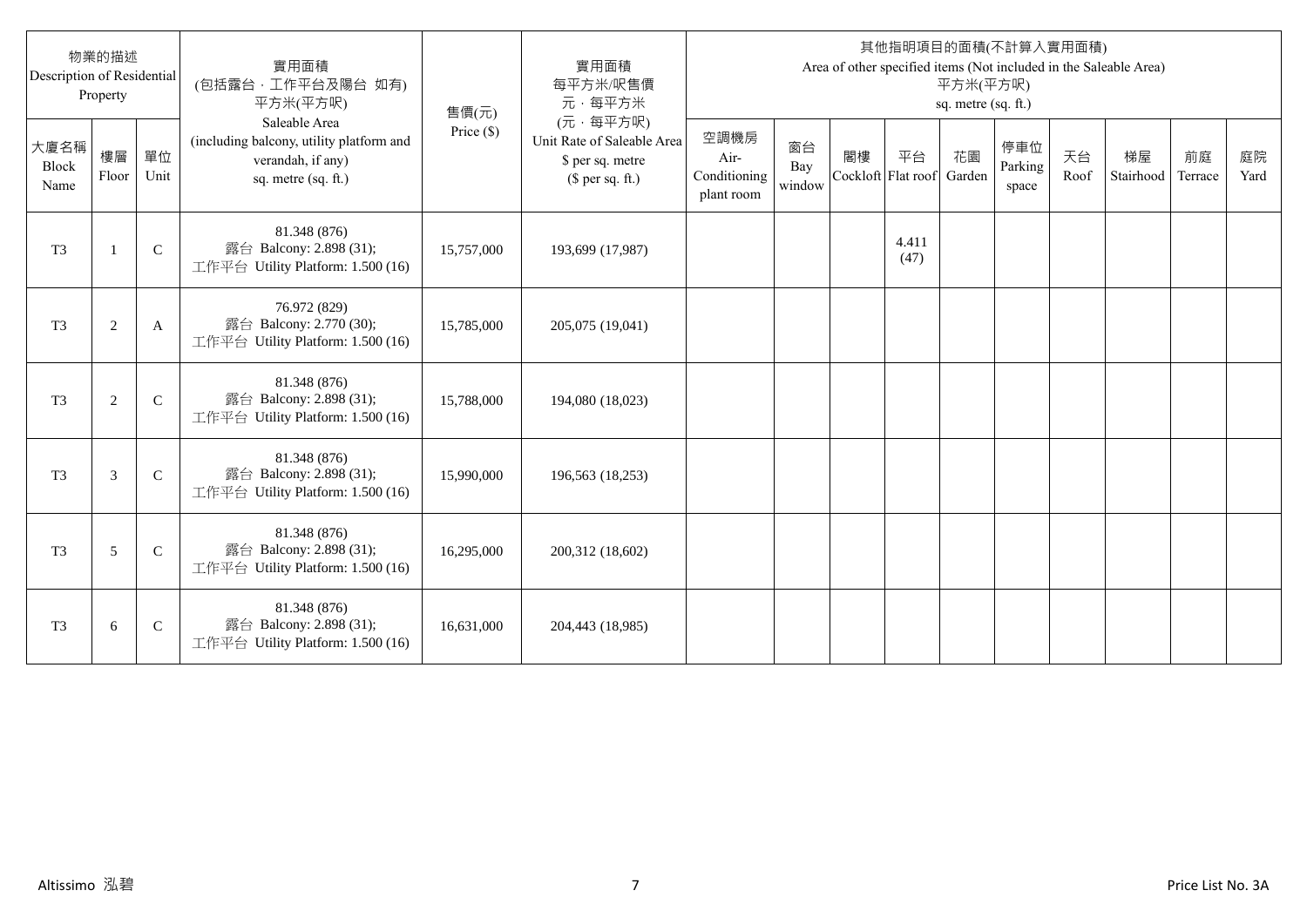| Description of Residential | 物業的描述<br>Property |              | 實用面積<br>(包括露台,工作平台及陽台 如有)<br>平方米(平方呎)                                                                 | 售價(元)        | 實用面積<br>每平方米/呎售價<br>元·每平方米                                                     |                                            |                     |                          |    | 平方米(平方呎)<br>sq. metre (sq. ft.) | 其他指明項目的面積(不計算入實用面積)     |            | Area of other specified items (Not included in the Saleable Area) |               |            |
|----------------------------|-------------------|--------------|-------------------------------------------------------------------------------------------------------|--------------|--------------------------------------------------------------------------------|--------------------------------------------|---------------------|--------------------------|----|---------------------------------|-------------------------|------------|-------------------------------------------------------------------|---------------|------------|
| 大廈名稱<br>Block<br>Name      | 樓層<br>Floor       | 單位<br>Unit   | Saleable Area<br>(including balcony, utility platform and<br>verandah, if any)<br>sq. metre (sq. ft.) | Price $(\$)$ | (元·每平方呎)<br>Unit Rate of Saleable Area<br>\$ per sq. metre<br>$$$ per sq. ft.) | 空調機房<br>Air-<br>Conditioning<br>plant room | 窗台<br>Bay<br>window | 閣樓<br>Cockloft Flat roof | 平台 | 花園<br>Garden                    | 停車位<br>Parking<br>space | 天台<br>Roof | 梯屋<br>Stairhood                                                   | 前庭<br>Terrace | 庭院<br>Yard |
| T <sub>3</sub>             | $7\phantom{.0}$   | $\mathsf{C}$ | 81.348 (876)<br>露台 Balcony: 2.898 (31);<br>工作平台 Utility Platform: 1.500 (16)                          | 17,554,000   | 215,789 (20,039)                                                               |                                            |                     |                          |    |                                 |                         |            |                                                                   |               |            |
| T <sub>5</sub>             | $\mathbf{1}$      | A            | 79.371 (854)<br>露台 Balcony: 2.851 (31);<br>工作平台 Utility Platform: 1.500 (16)                          | 14,591,000   | 183,833 (17,085)                                                               |                                            |                     |                          |    |                                 |                         |            |                                                                   |               |            |
| H17-H18                    | $\mathbf{1}$      | $H17-B$      | 25.446 (274)<br>露台 Balcony: 2.000 (22);<br>工作平台 Utility Platform: 0.000 (0)                           | 6,565,000    | 257,997 (23,960)                                                               |                                            |                     |                          |    |                                 |                         |            |                                                                   |               |            |
| H17-H18                    | 2                 | <b>H17-A</b> | 45.396 (489)<br>露台 Balcony: 2.000 (22);<br>工作平台 Utility Platform: 0.000 (0)                           | 9,785,000    | 215,548 (20,010)                                                               |                                            |                     |                          |    |                                 |                         |            |                                                                   |               |            |
| H17-H18                    | 2                 | $H17-B$      | 25.446 (274)<br>露台 Balcony: 2.000 (22);<br>工作平台 Utility Platform: 0.000 (0)                           | 6,635,000    | 260,748 (24,215)                                                               |                                            |                     |                          |    |                                 |                         |            |                                                                   |               |            |
| H17-H18                    | 3                 | <b>H17-A</b> | 45.396 (489)<br>露台 Balcony: 2.000 (22);<br>工作平台 Utility Platform: 0.000 (0)                           | 9,805,000    | 215,988 (20,051)                                                               |                                            |                     |                          |    |                                 |                         |            |                                                                   |               |            |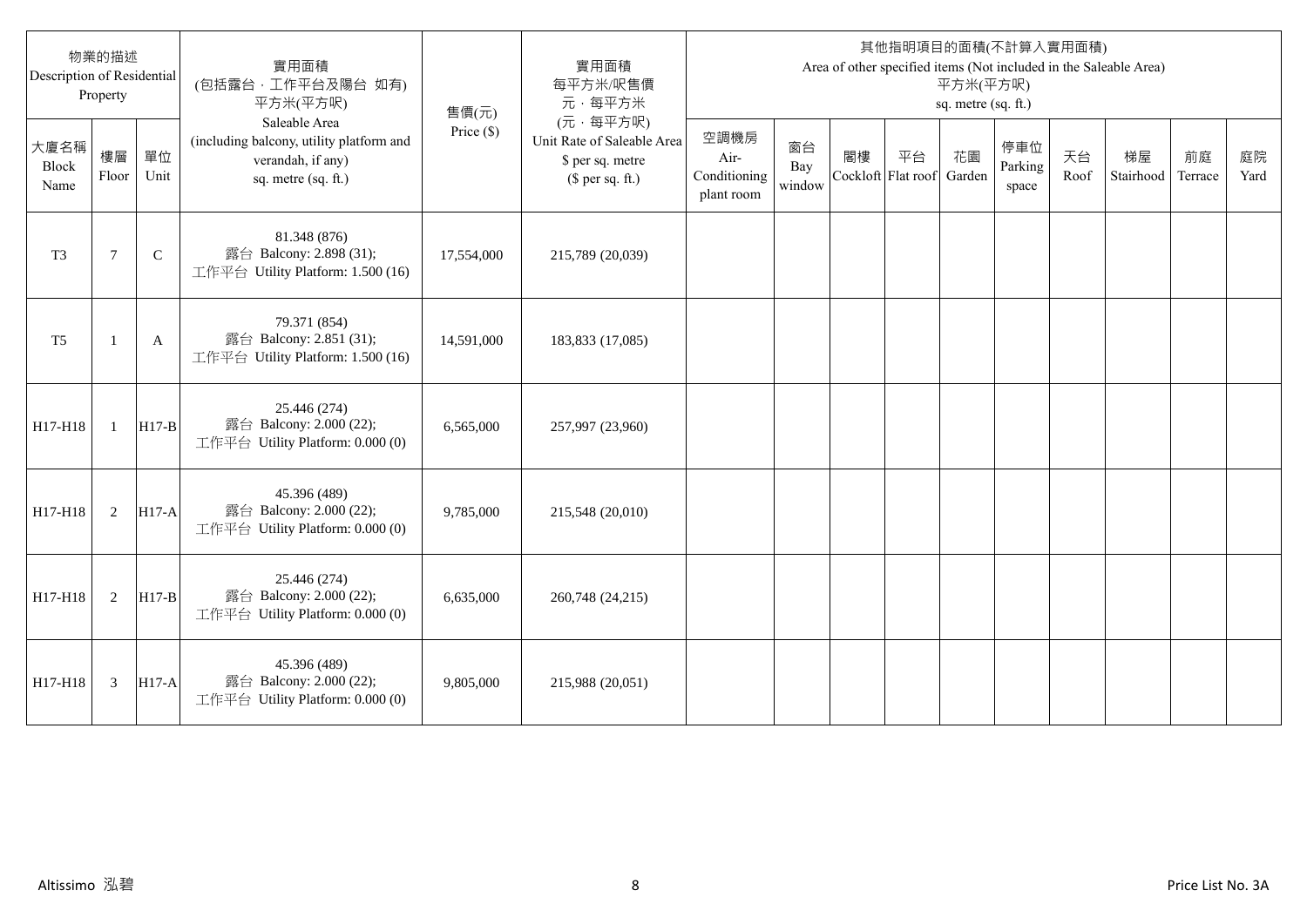| Description of Residential | 物業的描述<br>Property |            | 實用面積<br>(包括露台,工作平台及陽台 如有)<br>平方米(平方呎)                                                                 | 售價(元)        | 實用面積<br>每平方米/呎售價<br>元·每平方米                                                     |                                            |                     |    |                          | 平方米(平方呎)<br>sq. metre (sq. ft.) | 其他指明項目的面積(不計算入實用面積)     |            | Area of other specified items (Not included in the Saleable Area) |               |            |
|----------------------------|-------------------|------------|-------------------------------------------------------------------------------------------------------|--------------|--------------------------------------------------------------------------------|--------------------------------------------|---------------------|----|--------------------------|---------------------------------|-------------------------|------------|-------------------------------------------------------------------|---------------|------------|
| 大廈名稱<br>Block<br>Name      | 樓層<br>Floor       | 單位<br>Unit | Saleable Area<br>(including balcony, utility platform and<br>verandah, if any)<br>sq. metre (sq. ft.) | Price $(\$)$ | (元,每平方呎)<br>Unit Rate of Saleable Area<br>\$ per sq. metre<br>$$$ per sq. ft.) | 空調機房<br>Air-<br>Conditioning<br>plant room | 窗台<br>Bay<br>window | 閣樓 | 平台<br>Cockloft Flat roof | 花園<br>Garden                    | 停車位<br>Parking<br>space | 天台<br>Roof | 梯屋<br>Stairhood                                                   | 前庭<br>Terrace | 庭院<br>Yard |
| H17-H18                    | 3                 | $H17-B$    | 25.446 (274)<br>露台 Balcony: 2.000 (22);<br>工作平台 Utility Platform: 0.000 (0)                           | 6,704,000    | 263,460 (24,467)                                                               |                                            |                     |    |                          |                                 |                         |            |                                                                   |               |            |
| H17-H18                    | $\mathbf{1}$      | $H18-B$    | 25.159 (271)<br>露台 Balcony: 2.000 (22);<br>工作平台 Utility Platform: 0.000 (0)                           | 6,497,000    | 258,238 (23,974)                                                               |                                            |                     |    |                          |                                 |                         |            |                                                                   |               |            |
| H17-H18                    | 2                 | $H18-A$    | 43.710 (470)<br>露台 Balcony: 2.000 (22);<br>工作平台 Utility Platform: 0.000 (0)                           | 9,406,000    | 215,191 (20,013)                                                               |                                            |                     |    |                          |                                 |                         |            |                                                                   |               |            |
| H17-H18                    | 2                 | $H18-B$    | 25.159 (271)<br>露台 Balcony: 2.000 (22);<br>工作平台 Utility Platform: 0.000 (0)                           | 6,565,000    | 260,940 (24,225)                                                               |                                            |                     |    |                          |                                 |                         |            |                                                                   |               |            |
| H17-H18                    | 3                 | H18-A      | 43.710 (470)<br>露台 Balcony: 2.000 (22);<br>工作平台 Utility Platform: 0.000 (0)                           | 9,423,000    | 215,580 (20,049)                                                               |                                            |                     |    |                          |                                 |                         |            |                                                                   |               |            |
| H17-H18                    | 3                 | $H18-B$    | 25.159(271)<br>露台 Balcony: 2.000 (22);<br>工作平台 Utility Platform: 0.000 (0)                            | 6,636,000    | 263,762 (24,487)                                                               |                                            |                     |    |                          |                                 |                         |            |                                                                   |               |            |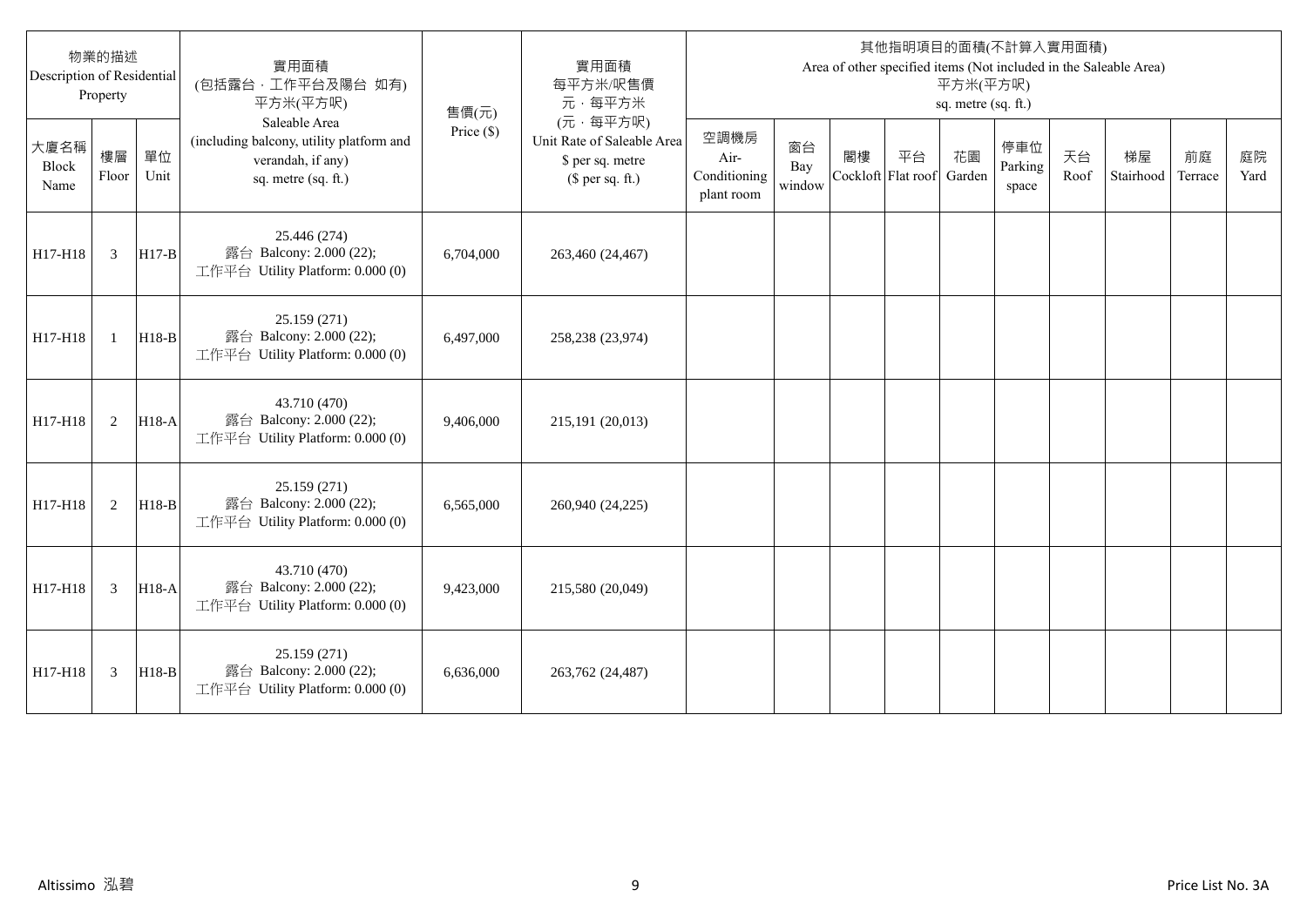| Description of Residential | 物業的描述<br>Property |            | 實用面積<br>(包括露台,工作平台及陽台 如有)<br>平方米(平方呎)                                                                 | 售價(元)        | 實用面積<br>每平方米/呎售價<br>元·每平方米                                                     |                                            |                     |    |                          | 平方米(平方呎)<br>sq. metre (sq. ft.) | 其他指明項目的面積(不計算入實用面積)     |            | Area of other specified items (Not included in the Saleable Area) |               |            |
|----------------------------|-------------------|------------|-------------------------------------------------------------------------------------------------------|--------------|--------------------------------------------------------------------------------|--------------------------------------------|---------------------|----|--------------------------|---------------------------------|-------------------------|------------|-------------------------------------------------------------------|---------------|------------|
| 大廈名稱<br>Block<br>Name      | 樓層<br>Floor       | 單位<br>Unit | Saleable Area<br>(including balcony, utility platform and<br>verandah, if any)<br>sq. metre (sq. ft.) | Price $(\$)$ | (元,每平方呎)<br>Unit Rate of Saleable Area<br>\$ per sq. metre<br>(\$ per sq. ft.) | 空調機房<br>Air-<br>Conditioning<br>plant room | 窗台<br>Bay<br>window | 閣樓 | 平台<br>Cockloft Flat roof | 花園<br>Garden                    | 停車位<br>Parking<br>space | 天台<br>Roof | 梯屋<br>Stairhood                                                   | 前庭<br>Terrace | 庭院<br>Yard |
| H19-H20                    | $\mathbf{1}$      | $H19-B$    | 25.202 (271)<br>露台 Balcony: 2.000 (22);<br>工作平台 Utility Platform: 0.000 (0)                           | 6,497,000    | 257,797 (23,974)                                                               |                                            |                     |    |                          |                                 |                         |            |                                                                   |               |            |
| H19-H20                    | 2                 | $H19-A$    | 45.052 (485)<br>露台 Balcony: 2.000 (22);<br>工作平台 Utility Platform: 0.000 (0)                           | 9,705,000    | 215,418 (20,010)                                                               |                                            |                     |    |                          |                                 |                         |            |                                                                   |               |            |
| H19-H20                    | 2                 | H19-B      | 25.202 (271)<br>露台 Balcony: 2.000 (22);<br>工作平台 Utility Platform: 0.000 (0)                           | 6,565,000    | 260,495 (24,225)                                                               |                                            |                     |    |                          |                                 |                         |            |                                                                   |               |            |
| H19-H20                    | 3                 | $H19-A$    | 45.052 (485)<br>露台 Balcony: 2.000 (22);<br>工作平台 Utility Platform: 0.000 (0)                           | 9,724,000    | 215,839 (20,049)                                                               |                                            |                     |    |                          |                                 |                         |            |                                                                   |               |            |
| H19-H20                    | 3                 | H19-B      | 25.202 (271)<br>露台 Balcony: 2.000 (22);<br>工作平台 Utility Platform: 0.000 (0)                           | 6,636,000    | 263,312 (24,487)                                                               |                                            |                     |    |                          |                                 |                         |            |                                                                   |               |            |
| H19-H20                    | 1                 | $H20-B$    | 25.458 (274)<br>露台 Balcony: 2.000 (22);<br>工作平台 Utility Platform: 0.000 (0)                           | 6,565,000    | 257,876 (23,960)                                                               |                                            |                     |    |                          |                                 |                         |            |                                                                   |               |            |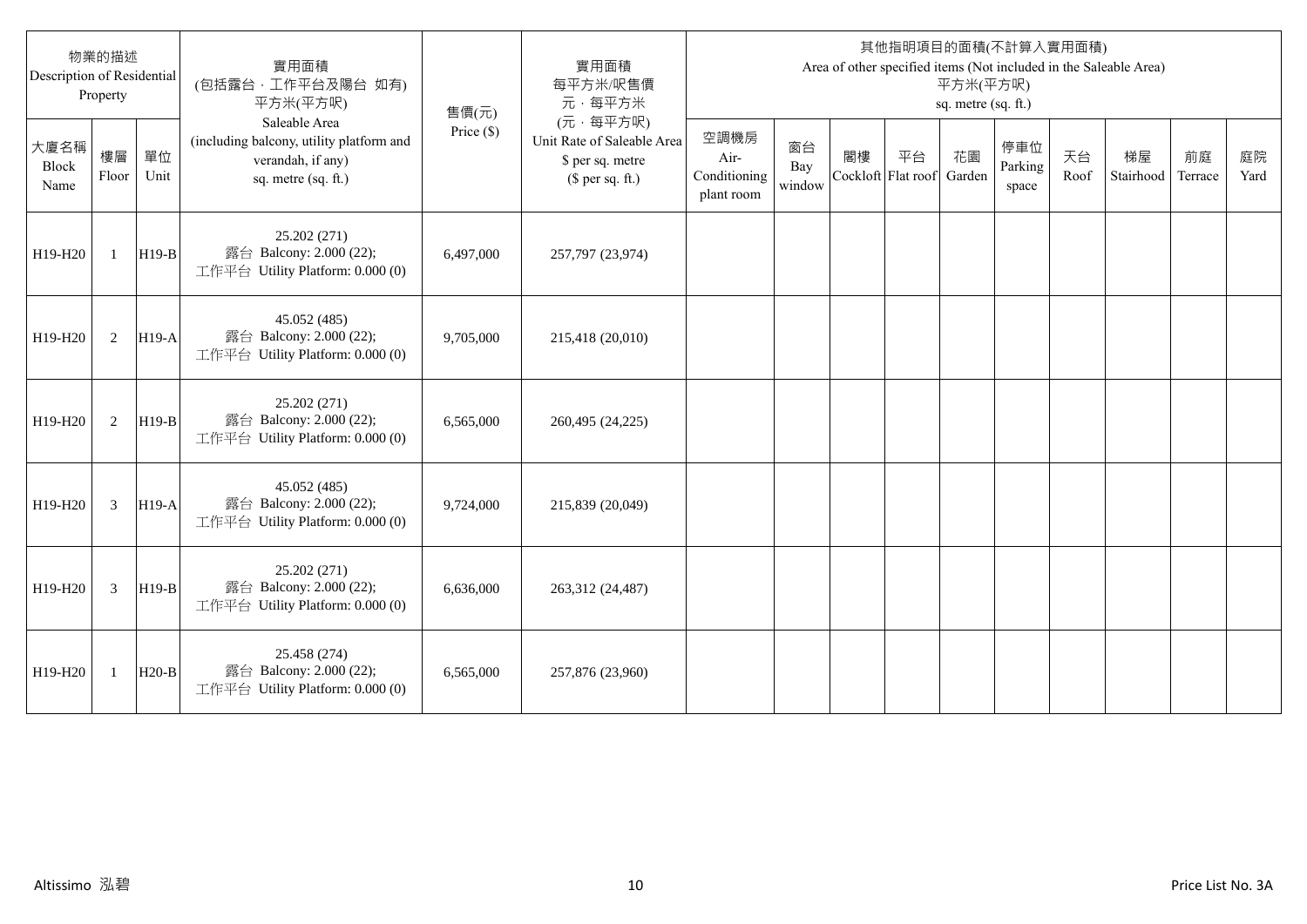| 物業的描述<br>Description of Residential<br>Property |              |            | 實用面積<br>(包括露台,工作平台及陽台 如有)<br>平方米(平方呎)                                                                 | 售價(元)        | 實用面積<br>每平方米/呎售價<br>元·每平方米                                                     | 其他指明項目的面積(不計算入實用面積)<br>Area of other specified items (Not included in the Saleable Area)<br>平方米(平方呎)<br>sq. metre (sq. ft.) |                     |                          |    |              |                         |            |                 |               |            |
|-------------------------------------------------|--------------|------------|-------------------------------------------------------------------------------------------------------|--------------|--------------------------------------------------------------------------------|-----------------------------------------------------------------------------------------------------------------------------|---------------------|--------------------------|----|--------------|-------------------------|------------|-----------------|---------------|------------|
| 大廈名稱<br>Block<br>Name                           | 樓層<br>Floor  | 單位<br>Unit | Saleable Area<br>(including balcony, utility platform and<br>verandah, if any)<br>sq. metre (sq. ft.) | Price $(\$)$ | (元·每平方呎)<br>Unit Rate of Saleable Area<br>\$ per sq. metre<br>$$$ per sq. ft.) | 空調機房<br>Air-<br>Conditioning<br>plant room                                                                                  | 窗台<br>Bay<br>window | 閣樓<br>Cockloft Flat roof | 平台 | 花園<br>Garden | 停車位<br>Parking<br>space | 天台<br>Roof | 梯屋<br>Stairhood | 前庭<br>Terrace | 庭院<br>Yard |
| H19-H20                                         | 2            | $H20-A$    | 44.290 (477)<br>露台 Balcony: 2.000 (22);<br>工作平台 Utility Platform: 0.000 (0)                           | 9,545,000    | 215,511 (20,010)                                                               |                                                                                                                             |                     |                          |    |              |                         |            |                 |               |            |
| H19-H20                                         | 2            | $H20-B$    | 25.458 (274)<br>露台 Balcony: 2.000 (22);<br>工作平台 Utility Platform: 0.000 (0)                           | 6,635,000    | 260,625 (24,215)                                                               |                                                                                                                             |                     |                          |    |              |                         |            |                 |               |            |
| H19-H20                                         | 3            | $H20-A$    | 44.290 (477)<br>露台 Balcony: 2.000 (22);<br>工作平台 Utility Platform: 0.000 (0)                           | 9,564,000    | 215,940 (20,050)                                                               |                                                                                                                             |                     |                          |    |              |                         |            |                 |               |            |
| H19-H20                                         | 3            | $H20-B$    | 25.458 (274)<br>露台 Balcony: 2.000 (22);<br>工作平台 Utility Platform: 0.000 (0)                           | 6,704,000    | 263,336 (24,467)                                                               |                                                                                                                             |                     |                          |    |              |                         |            |                 |               |            |
| H21                                             | $\mathbf{1}$ | $H21-B$    | 26.683 (287)<br>露台 Balcony: 2.000 (22);<br>工作平台 Utility Platform: 0.000 (0)                           | 6,761,000    | 253,382 (23,557)                                                               |                                                                                                                             |                     |                          |    |              |                         |            |                 |               |            |
| H21                                             | $\sqrt{2}$   | $H21-A$    | 53.753 (579)<br>露台 Balcony: 2.000 (22);<br>工作平台 Utility Platform: 0.000 (0)                           | 11,816,000   | 219,820 (20,408)                                                               |                                                                                                                             |                     |                          |    |              |                         |            |                 |               |            |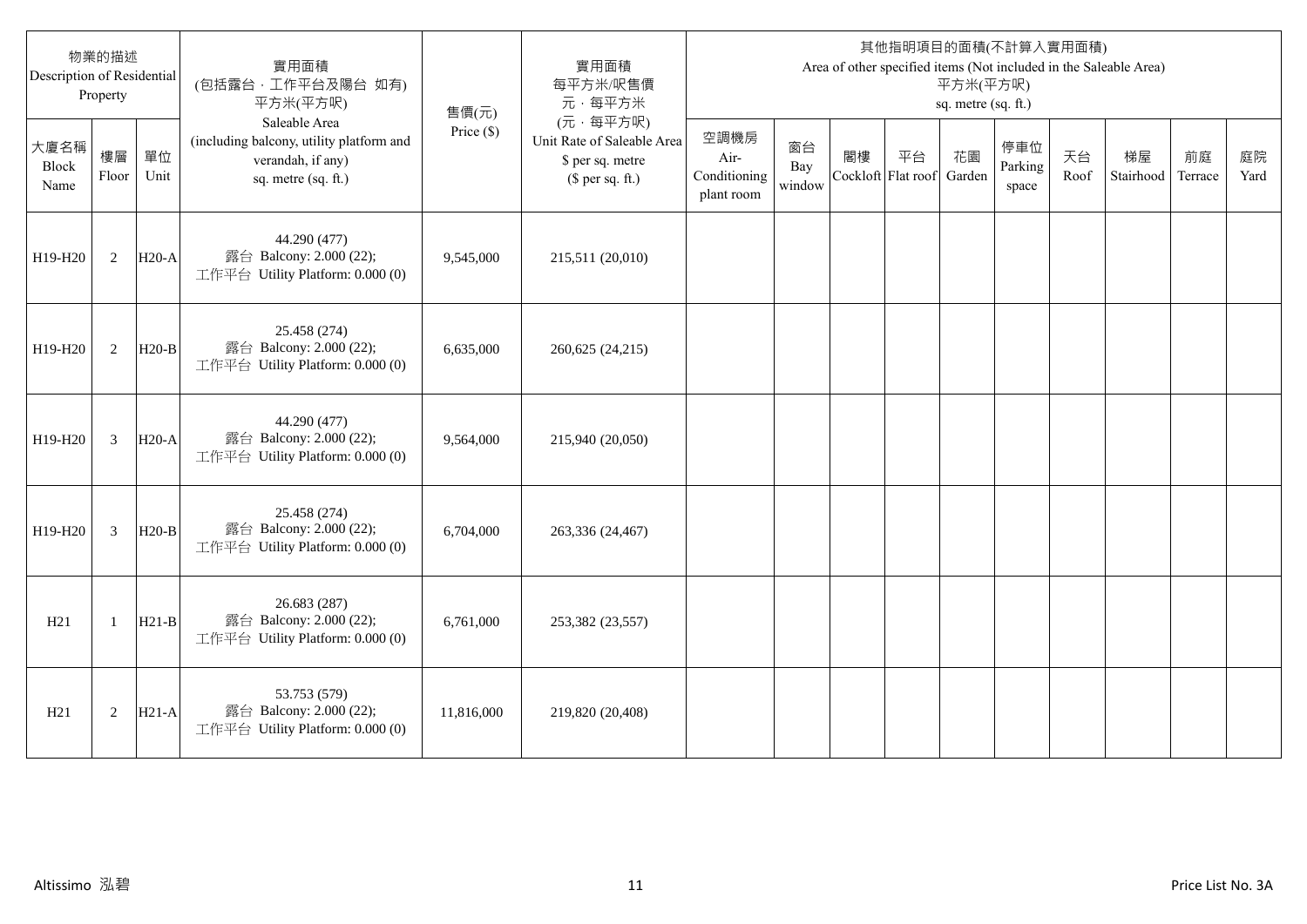| 物業的描述<br>Description of Residential<br>Property |                |            | 實用面積<br>(包括露台,工作平台及陽台 如有)<br>平方米(平方呎)                                                                 | 售價(元)        | 實用面積<br>每平方米/呎售價<br>元·每平方米                                                     | 其他指明項目的面積(不計算入實用面積)<br>Area of other specified items (Not included in the Saleable Area)<br>平方米(平方呎)<br>sq. metre (sq. ft.) |                     |    |                          |              |                         |            |                 |               |            |
|-------------------------------------------------|----------------|------------|-------------------------------------------------------------------------------------------------------|--------------|--------------------------------------------------------------------------------|-----------------------------------------------------------------------------------------------------------------------------|---------------------|----|--------------------------|--------------|-------------------------|------------|-----------------|---------------|------------|
| 大廈名稱<br>Block<br>Name                           | 樓層<br>Floor    | 單位<br>Unit | Saleable Area<br>(including balcony, utility platform and<br>verandah, if any)<br>sq. metre (sq. ft.) | Price $(\$)$ | (元·每平方呎)<br>Unit Rate of Saleable Area<br>\$ per sq. metre<br>$$$ per sq. ft.) | 空調機房<br>Air-<br>Conditioning<br>plant room                                                                                  | 窗台<br>Bay<br>window | 閣樓 | 平台<br>Cockloft Flat roof | 花園<br>Garden | 停車位<br>Parking<br>space | 天台<br>Roof | 梯屋<br>Stairhood | 前庭<br>Terrace | 庭院<br>Yard |
| H21                                             | $\overline{2}$ | $H21-B$    | 26.683 (287)<br>露台 Balcony: 2.000 (22);<br>工作平台 Utility Platform: $0.000(0)$                          | 6,775,000    | 253,907 (23,606)                                                               |                                                                                                                             |                     |    |                          |              |                         |            |                 |               |            |
| H21                                             | 3              | $H21-A$    | 53.753 (579)<br>露台 Balcony: 2.000 (22);<br>工作平台 Utility Platform: 0.000 (0)                           | 11,840,000   | 220,267 (20,449)                                                               |                                                                                                                             |                     |    |                          |              |                         |            |                 |               |            |
| H21                                             | 3              | $H21-B$    | 26.683 (287)<br>露台 Balcony: 2.000 (22);<br>工作平台 Utility Platform: 0.000 (0)                           | 6,811,000    | 255,256 (23,732)                                                               |                                                                                                                             |                     |    |                          |              |                         |            |                 |               |            |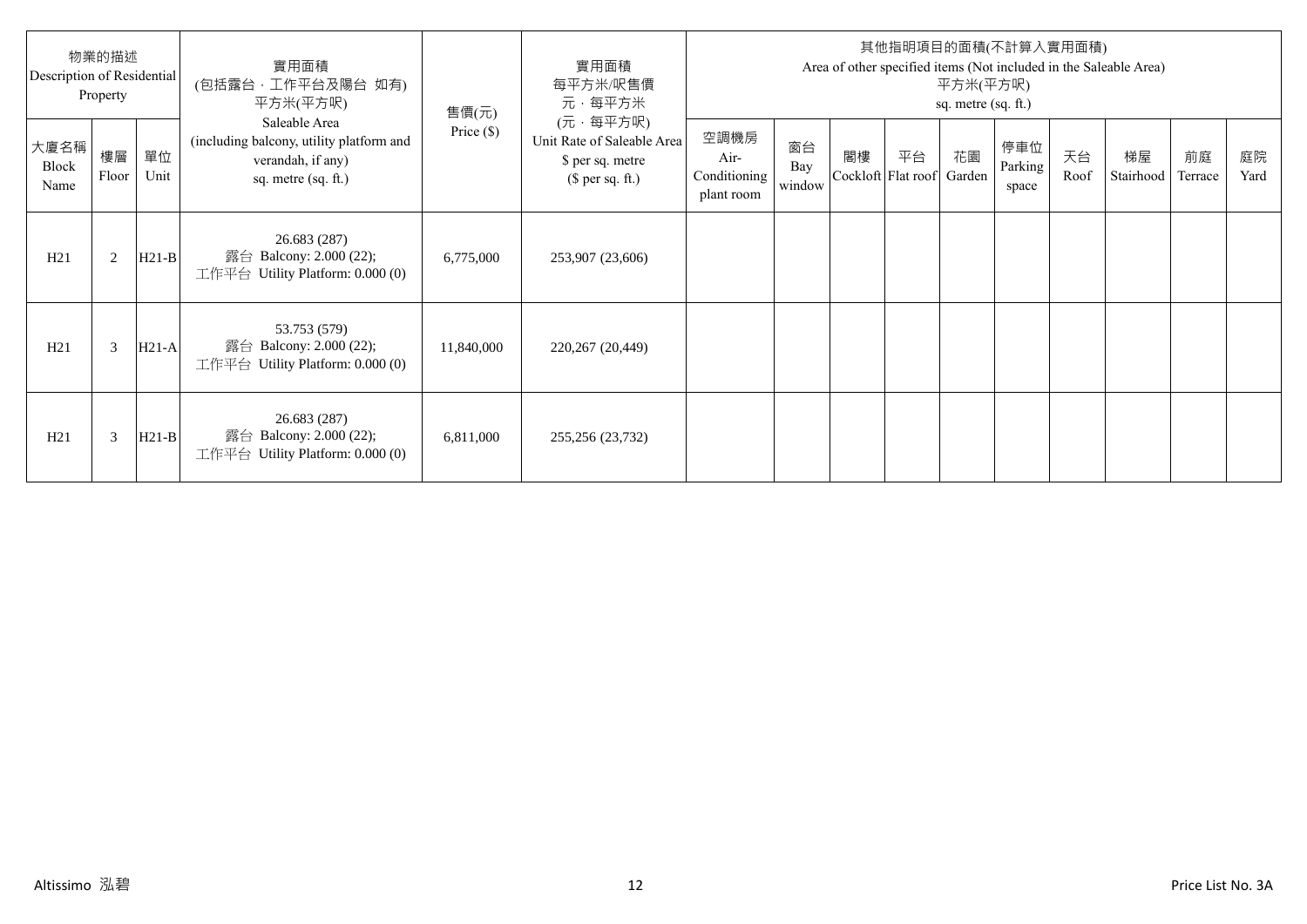#### **第三部份:其他資料 Part 3: Other Information**

#### (1) 準買家應參閱發展項目的售樓說明書,以了解該項目的資料。 Prospective purchasers are advised to refer to the sales brochure for the development for information on the development.

#### (2) 根據《一手住宅物業銷售條例》第 52(1)條及第 53(2)及(3)條 ,– According to sections 52(1) and 53(2) and (3) of the Residential Properties (First-hand Sales) Ordinance, –

#### 第 52(1) 條 / Section 52(1)

## 在某人就指明住宅物業與擁有人訂立臨時買賣合約時,該人須向擁有人支付售價的 5%的臨時訂金。

A preliminary deposit of 5% of the purchase price is payable by a person to the owner on entering into a preliminary agreement for sale and purchase in respect of the specified residential property with the owner.

#### 第 53(2) 條 / Section 53(2)

如某人於某日期訂立臨時買賣合約,並於該日期後的 5 個工作日內,就有關住宅物業簽立買賣合約,則擁有人必須在該日期後的 8 個工作日內,簽立該買賣合約。 If a person executes an agreement for sale and purchase in respect of the residential property within 5 working days after the date on which the person enters into the preliminary agreement for sale and purchase, the owner must execute the agreement for sale and purchase within 8 working days after that date.

#### 第 53(3) 條 / Section 53(3)

如某人於某日期訂立臨時買賣合約時,但沒有於該日期後的 5 個工作日內,就有關住宅物業簽立買賣合約,則 – (i)該臨時合約即告終止;(ii)有關的臨時訂金即予沒收;及 (iii)擁有人

#### 不得就該人沒有簽立買賣合約而針對該人提出進一步申索。

If a person does not execute an agreement for sale and purchase in respect of the residential property within 5 working days after the date on which the person enters into the preliminary agreement for sale and purchase-

(i) the preliminary agreement is terminated; (ii) the preliminary deposit is forfeited; and (iii) the owner does not have any further claim against the person for the failure.

#### (3) 實用面積及屬該住宅物業其他指明項目的面積是按《一手住宅物業銷售條例》第 8 條及附表二第 2 部的計算得出的。

The saleable area and area of other specified items of the residential property are calculated in accordance with section 8 and Part 2 of Schedule 2 to the Residential Properties(First-hand Sales) Ordinance.

 $(4)(i)$  註:在第 $(4)$   $(a)$ 段中: 「售價」指本價單第二部份中所列之住宅物業的售價,而「成交金額」指將於臨時合約中訂明的住宅物業的實際售價。因應不同支付條款及/或折扣按售 價計算得出之價目,皆以進位到最接近的千位數作為成交金額。

- (b) 「工作日」按《一手住宅物業銷售條例》第 2(1)條所定義。
- (c) 「臨時合約」指臨時買賣合約。
- $\ln$  (d) 「正式合約」指正式買賣合約。
- paragraph  $(4)$ : (a) "price" means the price of the residential property set out in Part 2 of this price list, and "transaction price" means the actual price of the residential property to be set out in PASP. The price obtained after applying the relevant terms of payment and/or applicable discount(s) on the price will be rounded up to the nearest thousand to determine the transaction price.
	- (b) "working day" shall be as defined in section 2(1) of the Residential Properties (First-hand Sales) Ordinance.
	- $(c)$ "PASP" means the Preliminary Agreement for Sale and Purchase.
	- (d) "ASP" means the Agreement for Sale and Purchase.

於簽署臨時合約時,買方須繳付相等於成交金額的 5%作為臨時訂金,請帶備港幣\$100,000 銀行本票以支付部份臨時訂金,抬頭請寫「的近律師行」或"Deacons"。請另備支票以 繳付臨時訂金之餘額。

The purchasers shall pay the preliminary deposit equivalent to 5% of the transaction price upon signing of the PASP. Please bring along a cashiers' order of HK\$100,000 made payable to "Deacons" for payment of part of the preliminary deposit. Please also bring along a cheque for payment of the balance of the preliminary deposit.

Note: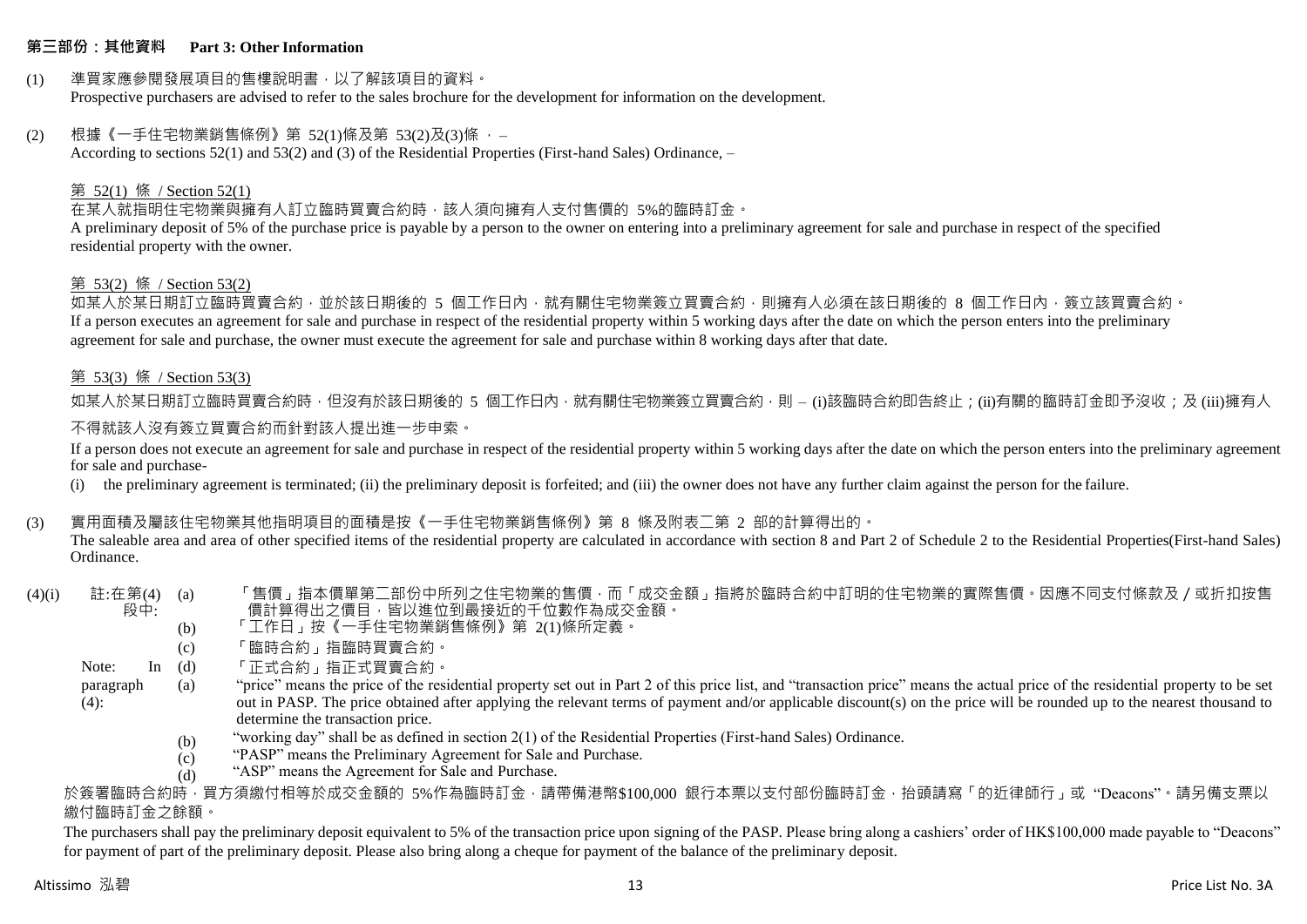#### **支付條款 Terms of Payment**

- (A) 120 天現金優惠付款計劃 120-day Cash Payment Plan (照售價減 10%) (10% discount from the price)
	- (1) 買方須於簽署臨時合約時繳付相等於成交金額 5%作為臨時訂金。買方須於簽署臨時合約後 5 個工作日內簽署正式合約。 The purchaser shall pay the preliminary deposit equivalent to 5% of the transaction price upon signing of the PASP. The ASP shall be signed by the purchaser within 5 working days after signing of the PASP.
	- (2) 買方簽署臨時合約後 30 天內再付成交金額 5%作為加付訂金。 A further 5% of the transaction price being further deposit shall be paid by the purchaser within 30 days after signing of the PASP.
	- (3) 成交金額90%即成交金額餘款於買方簽署臨時合約後120 天內或於賣方就其有能力將有關住宅物業有效地轉讓予買方一事向買方發出書面通知的日期後的14 日內由 買方付清,以較早者為準。

90% of the transaction price being balance of the transaction price shall be paid by the purchaser within 120 days after signing of the PASP or within 14 days after the date of written notification to the purchaser that the vendor is in a position validly to assign the relevant residential property to the purchaser, whichever is earlier.

- (A1) 288 天輕鬆付款計劃 288-day Easy Payment Plan (照售價減 7%) (7% discount from the price)
	- (1) 買方須於簽署臨時合約時繳付相等於成交金額 5%作為臨時訂金。買方須於簽署臨時合約後 5 個工作日內簽署正式合約。 The purchaser shall pay the preliminary deposit equivalent to 5% of the transaction price upon signing of the PASP. The ASP shall be signed by the purchaser within 5 working days after signing of the PASP.
	- (2) 買方簽署臨時合約後 60 天內再付成交金額 5%作為部份成交金額。 A further 5% of the transaction price being part payment of the transaction price shall be paid by the purchaser within 60 days after signing of the PASP.
	- (3) 買方簽署臨時合約後 90 天內再付成交金額 5%作為部份成交金額。

A further 5% of the transaction price being part payment of the transaction price shall be paid by the purchaser within 90 days after signing of the PASP.

(4) 成交金額 85%即成交金額餘款於於買方簽署臨時合約後 288 天內或於賣方就其有能力將有關住宅物業有效地轉讓予買方一事向買方發出通知的日期後的 14 日內由 買方付清,以較早者為準。

85% of the transaction price being balance of the transaction price shall be paid by the purchaser within 288 days after signing of the PASP or within 14 days after the date of notification to the purchaser that the vendor is in a position validly to assign the relevant residential property to the purchaser, whichever is earlier.

(A2) (並無此編號之支付條款)

( No Terms of Payment of such numbering)

#### (A3) 180 天卓越按揭付款計劃 180-day Premium Mortgage Payment Plan (照售價減 6%) (6% discount from the price)

(1) 買方須於簽署臨時合約時繳付相等於成交金額 5%作為臨時訂金。買方須於簽署臨時合約後 5 個工作日內簽署正式合約。 The purchaser shall pay the preliminary deposit equivalent to 5% of the transaction price upon signing of the PASP. The ASP shall be signed by the purchaser within 5 working days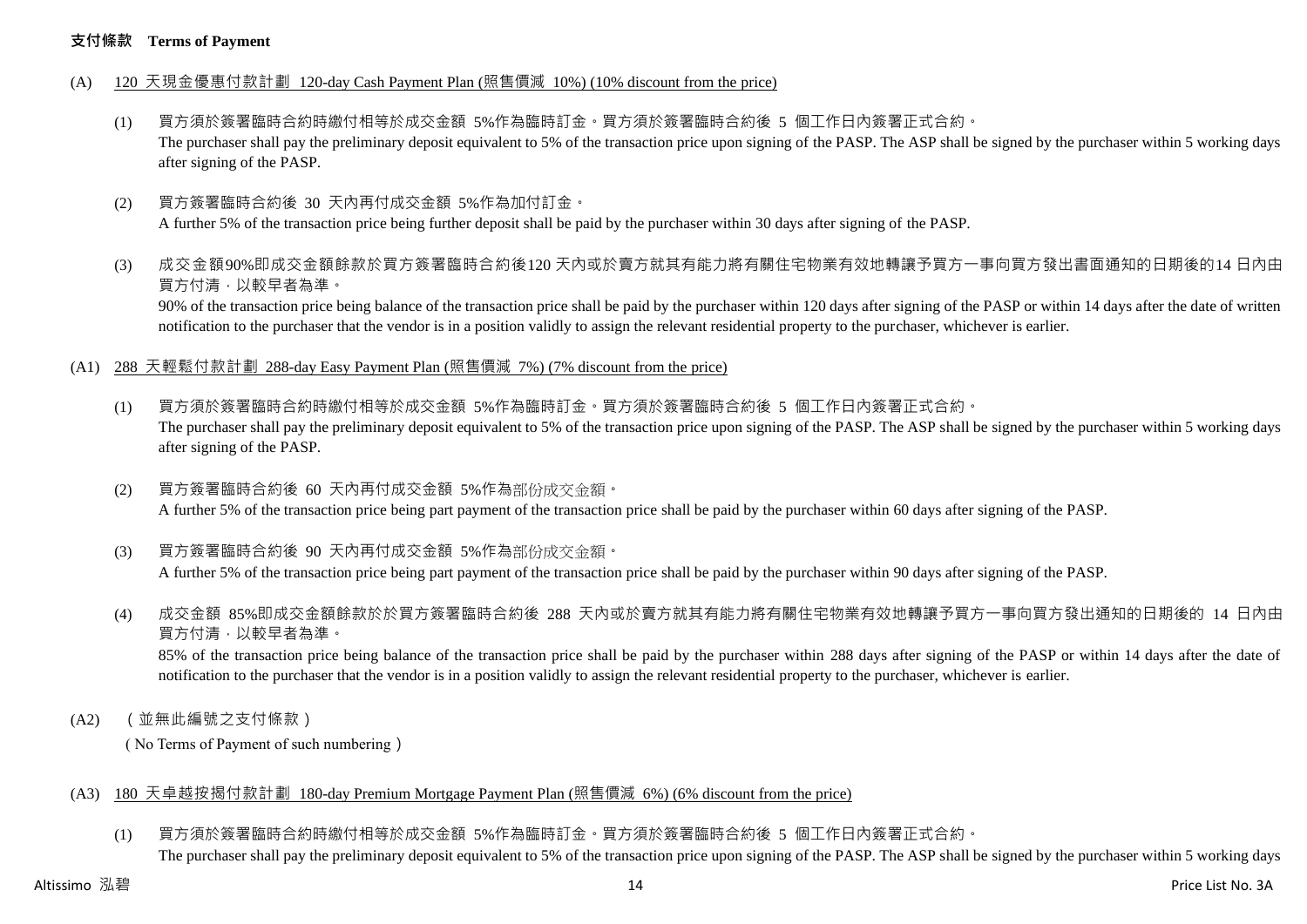after signing of the PASP.

(2) 買方簽署臨時合約後 30 天內再付成交金額 5%作為加付訂金。

A further 5% of the transaction price being further deposit shall be paid by the purchaser within 30 days after signing of the PASP.

(3) 成交金額90%即成交金額餘款於買方簽署臨時合約後180 天內或於賣方就其有能力將有關住宅物業有效地轉讓予買方一事向買方發出書面通知的日期後的14 日內由 買方付清,以較早者為準。

90% of the transaction price being balance of the transaction price shall be paid by the purchaser within 180 days after signing of the PASP or within 14 days after the date of written notification to the purchaser that the vendor is in a position validly to assign the relevant residential property to the purchaser, whichever is earlier.

#### **本付款計劃提供「成交金額 75%第一按揭」安排,該安排詳情見第 (4)(iii)(b)段。**

## **The arrangements of "First Mortgage for 75% of the transaction price" will be provided under this payment plan. Please see paragraph (4)(iii)(b) for the details of that arrangement.**

#### (A4) 180 天現金優惠付款計劃 180-day Cash Payment Payment Plan (照售價減 9%) (9% discount from the price)

(1) 買方須於簽署臨時合約時繳付相等於成交金額 5%作為臨時訂金。買方須於簽署臨時合約後 5 個工作日內簽署正式合約。 The purchaser shall pay the preliminary deposit equivalent to 5% of the transaction price upon signing of the PASP. The ASP shall be signed by the purchaser within 5 working days after signing of the PASP.

#### (2) 買方簽署臨時合約後 30 天內再付成交金額 5%作為加付訂金。 A further 5% of the transaction price being further deposit shall be paid by the purchaser within 30 days after signing of the PASP.

(3) 成交金額90%即成交金額餘款於買方簽署臨時合約後180 天內或於賣方就其有能力將有關住宅物業有效地轉讓予買方一事向買方發出書面通知的日期後的14 日內由 買方付清,以較早者為準。

90% of the transaction price being balance of the transaction price shall be paid by the purchaser within 180 days after signing of the PASP or within 14 days after the date of written notification to the purchaser that the vendor is in a position validly to assign the relevant residential property to the purchaser, whichever is earlier.

(B) (並無此編號之支付條款)

( No Terms of Payment of such numbering)

(C) (並無此編號之支付條款)

( No Terms of Payment of such numbering)

- (C1) 優越建築期付款計劃 Premium Stage Payment Plan (照售價減 4%) (4% discount from the price)
	- (1) 買方須於簽署臨時合約時繳付相等於成交金額 5%作為臨時訂金。買方須於簽署臨時合約後 5 個工作日內簽署正式合約。

The purchaser shall pay the preliminary deposit equivalent to 5% of the transaction price upon signing of the PASP. The ASP shall be signed by the purchaser within 5 working days after signing of the PASP.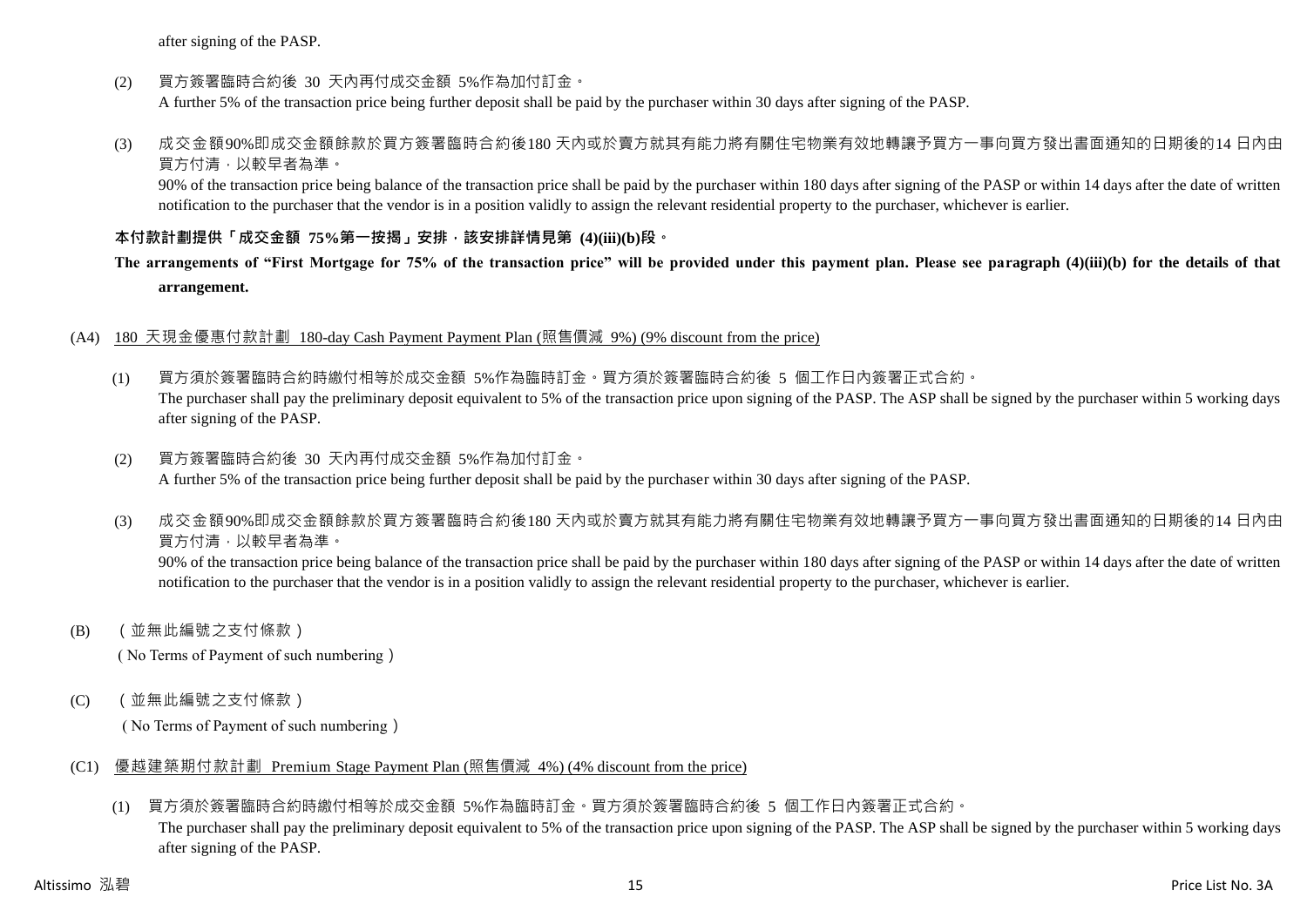- (2) 買方簽署臨時合約後 30 天內再付成交金額 5%作為加付訂金。
	- A further 5% of the transaction price being further deposit shall be paid by the purchaser within 30 days after signing of the PASP.
- (3) 買方簽署臨時合約後 90 天內再付成交金額 5%作為部份成交金額。

A further 5% of the transaction price being part payment of the transaction price shall be paid by the purchaser within 90 days after signing of the PASP.

(4) 買方簽署臨時合約後 180 天內再付成交金額 5%作為部份成交金額。

A further 5% of the transaction price being part payment of the transaction price shall be paid by the purchaser within 180 days after signing of the PASP.

(5) 成交金額 80%即成交金額餘款於賣方就其有能力將有關住宅物業有效地轉讓予買方一事向買方發出書面通知的日期後的 14 日內由買方付清 80% of the transaction price being balance of the transaction price shall be paid by the purchaser within 14 days after the date of written notification to the purchaser that the vendor is in a position validly to assign the relevant residential property to the purchaser.

**本付款計劃提供「成交金額 30%第二按揭」安排,該安排詳情見第 (4)(iii)(c)段。**

**The arrangements of "Second Mortgage for 30% of the transaction price" will be provided under this payment plan. Please see paragraph (4)(iii)(c) for the details of that arrangement.**

- (C2) 至輕鬆建築期付款計劃 Super Relax Stage Payment Plan (照售價減 5%) (5% discount from the price)
	- (1) 買方須於簽署臨時合約時繳付相等於成交金額 5%作為臨時訂金。買方須於簽署臨時合約後 5 個工作日內簽署正式合約。 The purchaser shall pay the preliminary deposit equivalent to 5% of the transaction price upon signing of the PASP. The ASP shall be signed by the purchaser within 5 working days after signing of the PASP.
	- (2) 買方簽署臨時合約後 60 天內再付成交金額 5%作為加付訂金。 A further 5% of the transaction price being further deposit shall be paid by the purchaser within 60 days after signing of the PASP.
	- (3) 買方簽署臨時合約後 90 天內再付成交金額 1%作為部份成交金額。 A further 1% of the transaction price being part payment of the transaction price shall be paid by the purchaser within 90 days after signing of the PASP.
	- (4) 買方簽署臨時合約後 120 天內再付成交金額 1%作為部份成交金額。 A further 1% of the transaction price being part payment of the transaction price shall be paid by the purchaser within 120 days after signing of the PASP.
	- (5) 買方簽署臨時合約後 150 天內再付成交金額 1%作為部份成交金額。 A further 1% of the transaction price being part payment of the transaction price shall be paid by the purchaser within 150 days after signing of the PASP.
	- (6) 買方簽署臨時合約後 180 天內再付成交金額 2%作為部份成交金額。 A further 2% of the transaction price being part payment of the transaction price shall be paid by the purchaser within 180 days after signing of the PASP.
	- (7) 成交金額 85%即成交金額餘款於賣方就其有能力將有關住宅物業有效地轉讓予買方一事向買方發出書面通知的日期後的 14 日內由買方付清。 85% of the transaction price being balance of the transaction price shall be paid by the purchaser within 14 days after the date of written notification to the purchaser that the vendor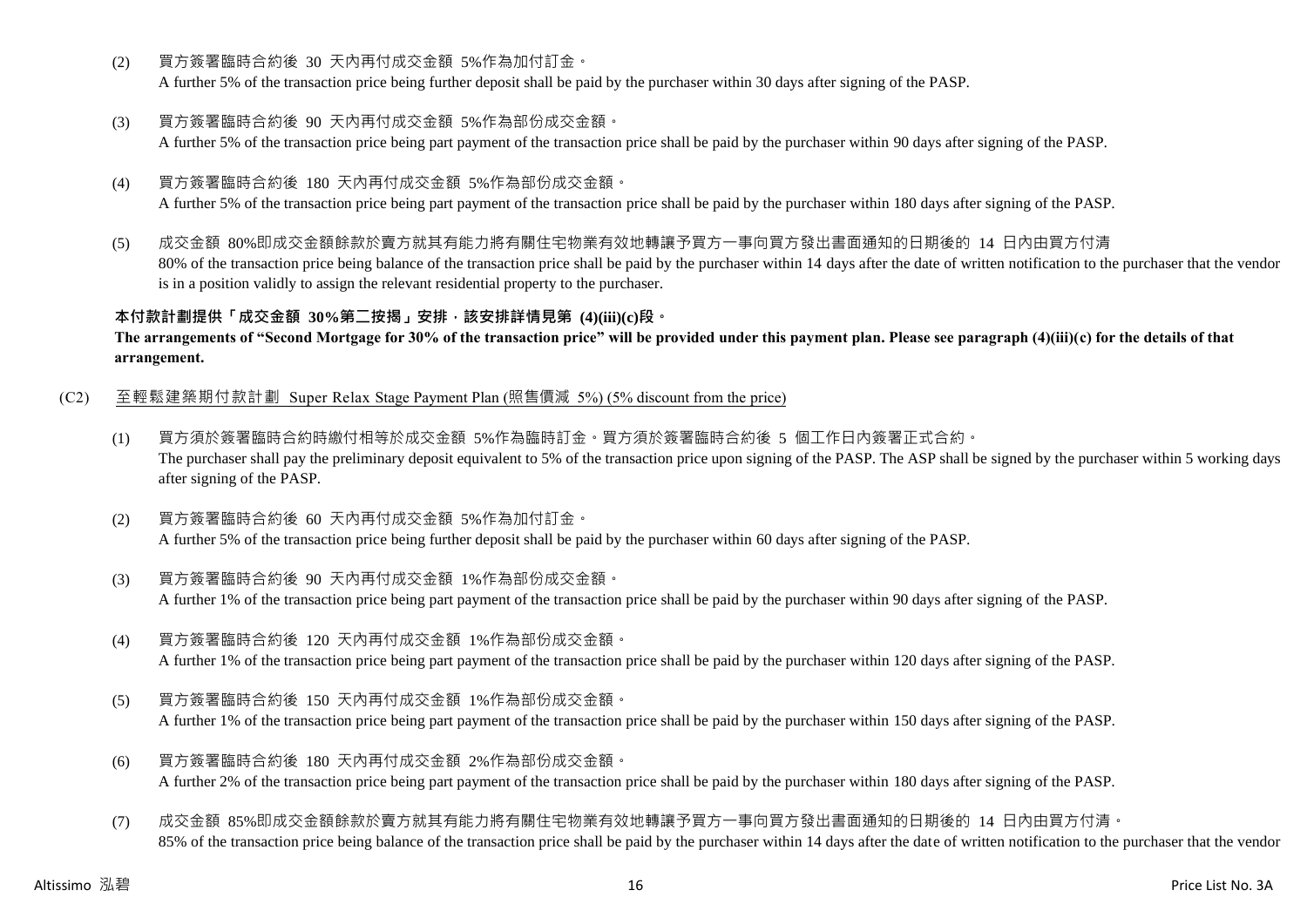is in a position validly to assign the relevant residential property to the purchaser.

#### **本付款計劃提供「成交金額 75%第一按揭」安排,該安排詳情見第 (4)(iii)(b)段。**

**The arrangements of "First Mortgage for 75% of the transaction price" will be provided under this payment plan. Please see paragraph (4)(iii)(b) for the details of that arrangement.**

#### (C3) 建築期付款計劃 Relax Stage Payment Plan (照售價減 7%) (7% discount from the price)

- (1) 買方須於簽署臨時合約時繳付相等於成交金額 5%作為臨時訂金。買方須於簽署臨時合約後 5 個工作日內簽署正式合約。 The purchaser shall pay the preliminary deposit equivalent to 5% of the transaction price upon signing of the PASP. The ASP shall be signed by the purchaser within 5 working days after signing of the PASP.
- (2) 買方簽署臨時合約後 60 天內再付成交金額 5%作為加付訂金。 A further 5% of the transaction price being further deposit shall be paid by the purchaser within 60 days after signing of the PASP.
- (3) 買方簽署臨時合約後 90 天內再付成交金額 1%作為部份成交金額。 A further 1% of the transaction price being part payment of the transaction price shall be paid by the purchaser within 90 days after signing of the PASP.
- (4) 買方簽署臨時合約後 120 天內再付成交金額 1%作為部份成交金額。 A further 1% of the transaction price being part payment of the transaction price shall be paid by the purchaser within 120 days after signing of the PASP.
- (5) 買方簽署臨時合約後 150 天內再付成交金額 1%作為部份成交金額。 A further 1% of the transaction price being part payment of the transaction price shall be paid by the purchaser within 150 days after signing of the PASP.
- (6) 買方簽署臨時合約後 180 天內再付成交金額 2%作為部份成交金額。 A further 2% of the transaction price being part payment of the transaction price shall be paid by the purchaser within 180 days after signing of the PASP.
- (7) 成交金額 85%即成交金額餘款於賣方就其有能力將有關住宅物業有效地轉讓予買方一事向買方發出書面通知的日期後的 14 日內由買方付清。 85% of the transaction price being balance of the transaction price shall be paid by the purchaser within 14 days after the date of written notification to the purchaser that the vendor is in a position validly to assign the relevant residential property to the purchaser.
- (C4) 建築期 1+2 按付款計劃 1 plus 2 mortgage with Stage Payment Plan (照售價減 4.5%) (4.5% discount from the price)
	- (1) 買方須於簽署臨時合約時繳付相等於成交金額 5%作為臨時訂金。買方須於簽署臨時合約後 5 個工作日內簽署正式合約。 The purchaser shall pay the preliminary deposit equivalent to 5% of the transaction price upon signing of the PASP. The ASP shall be signed by the purchaser within 5 working days after signing of the PASP.
	- (2) 買方簽署臨時合約後 60 天內再付成交金額 5%作為加付訂金。 A further 5% of the transaction price being further deposit shall be paid by the purchaser within 60 days after signing of the PASP.
	- (3) 買方簽署臨時合約後 90 天內再付成交金額 1%作為部份成交金額。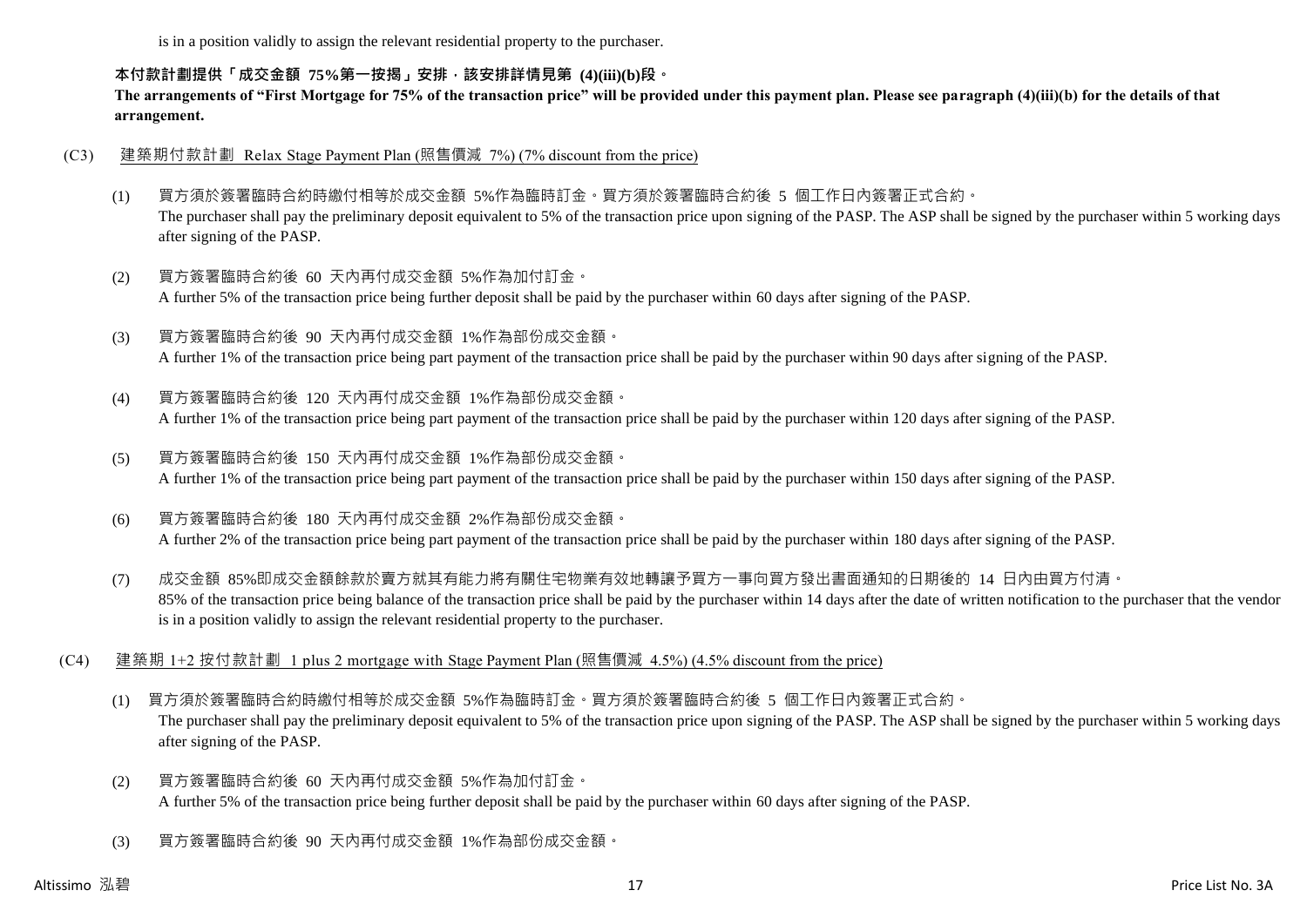A further 1% of the transaction price being part payment of the transaction price shall be paid by the purchaser within 90 days after signing of the PASP.

- (4) 買方簽署臨時合約後 120 天內再付成交金額 1%作為部份成交金額。 A further 1% of the transaction price being part payment of the transaction price shall be paid by the purchaser within 120 days after signing of the PASP.
- (5) 買方簽署臨時合約後 150 天內再付成交金額 1%作為部份成交金額。 A further 1% of the transaction price being part payment of the transaction price shall be paid by the purchaser within 150 days after signing of the PASP.
- (6) 買方簽署臨時合約後 180 天內再付成交金額 2%作為部份成交金額。

A further 2% of the transaction price being part payment of the transaction price shall be paid by the purchaser within 180 days after signing of the PASP.

(7) 成交金額 85%即成交金額餘款於賣方就其有能力將有關住宅物業有效地轉讓予買方一事向買方發出書面通知的日期後的 14 日內由買方付清。 85% of the transaction price being balance of the transaction price shall be paid by the purchaser within 14 days after the date of written notification to the purchaser that the vendor is in a position validly to assign the relevant residential property to the purchaser.

## **本付款計劃提供「成交金額 75%第一按揭」安排,該安排詳情見第 (4)(iii)(b)段。**

**The arrangements of "First Mortgage for 75% of the transaction price" will be provided under this payment plan. Please see paragraph (4)(iii)(b) for the details of that arrangement.**

#### **本付款計劃提供「成交金額 10%第二按揭」安排,該安排詳情見第 (4)(iii)(d)段。**

**The arrangements of "Second Mortgage for 10% of the transaction price" will be provided under this payment plan. Please see paragraph (4)(iii)(d) for the details of that arrangement.**

#### (ii) **售價獲得折扣的基礎**

**The basis on which any discount on the price is available**

- (a) 見 4(i) See 4(i)
- (b) 「置業售價折扣」:額外售價 2%折扣優惠

(只適用於 120 天現金優惠付款計劃、288 天輕鬆付款計劃、180 天卓越按揭付款計劃及 180 天現金優惠付款計劃) "Home Purchase Price Discount": An extra 2% discount from the price. (Only applicable to 120-day Cash Payment Plan, 288-day Easy Payment Plan, 180-day Premium Mortgage Payment Plan and 180-day Cash Payment Plan)

(c) 員工置業折扣 Staff Purchasing Discount

如買方(或構成買方之任何人士)屬任何「員工合資格人士」,並且沒有委任地產代理就購入住宅物業代其行事,可獲額外 5% 售價折扣優惠,折扣優惠受相關公司內 部條款約束。

If the purchaser (or any person comprising the purchaser) is a "Qualified Staff", provided that the purchaser did not appoint any estate agent to act for him/her in the purchase of the residential property, an extra 5% discount on the Price would be offered, subject to the internal regulation of Respective Related Parties.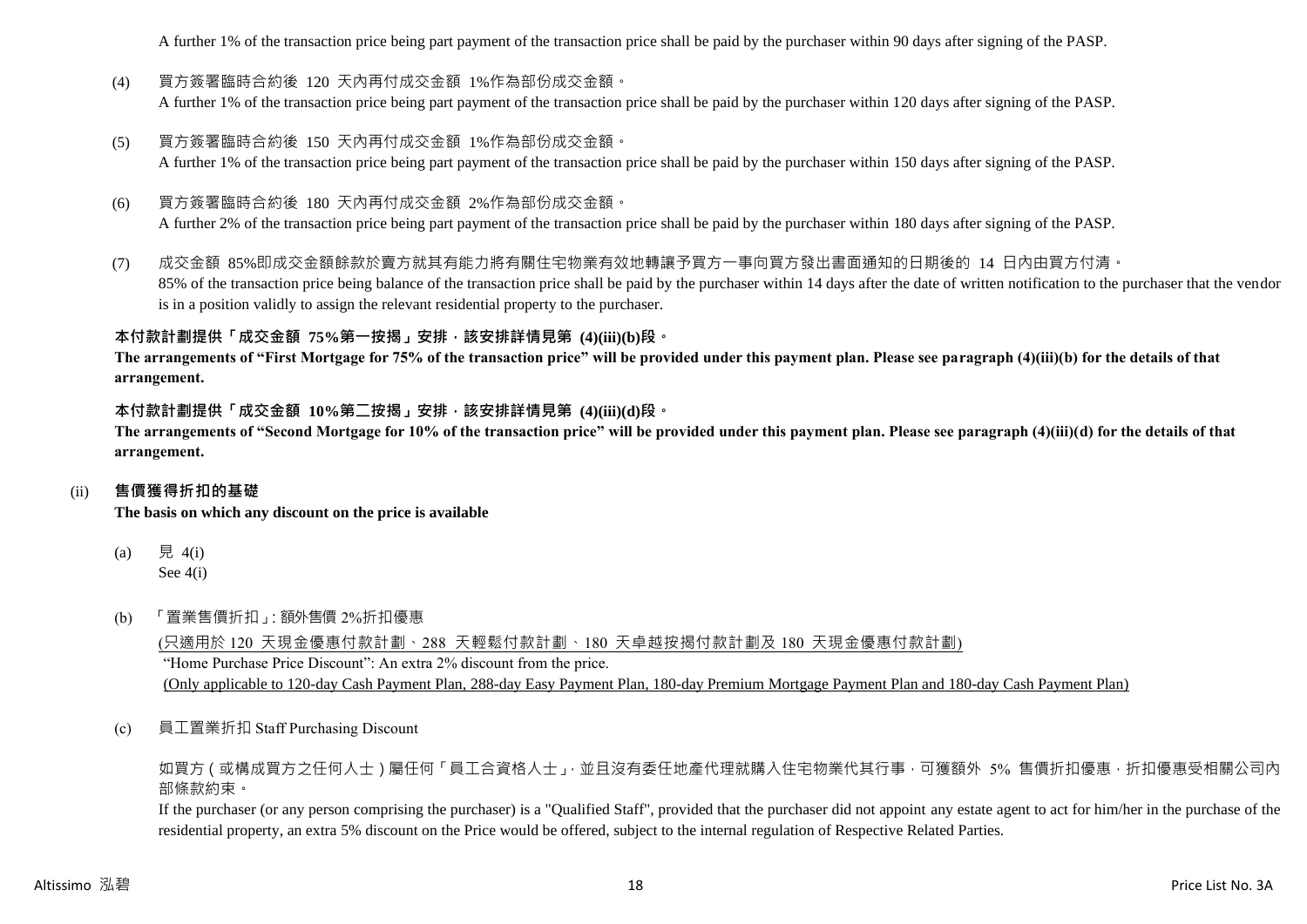「員工合資格人士」再提起的要求是與本明的工程,在中国有限公司及其附屬公司、宏安地產有限公司、位元堂藥業控股有限公司、易易壹金融集團有限公 司、中國農產品交易有限公司或中國建築國際集團及其附屬公司之任何董事、員工及其直系親屬(任何個人的配偶、父母、子女、兄弟及姐妹為該個人之「直系親屬」, 惟須提供令賣方滿意的有關證明文件 以茲證明有關關係,且賣方對是否存在近親關係保留最終決定權)。

"Qualified Staff" means any director or employee (and his/her close family member (a spouse, parent, child, brother and sister of a person is a "close family member" of that person provided that the relevant supporting documents to the satisfaction of the Vendor must be provided to prove the relationship concerned and that the Vendor reserves the final right to decide whether or not such relationship exists)) of any of Country Garden Holdings Company Limited and its subsidiaries, Wang On Group Limited and its subsidiaries, Wang On Properties Limited, Wai Yuen Tong Medicine Holdings Limited, Easy One Financial Group Limited, China Agri-Products Exchange Limited and China State Construction International Holdings Ltd. and its subsidiaries.

買方須在遞交購樓意向登記表格時或前提供令賣方滿意的證據証明其為「員工合資格人士」及(如適用)直系親屬關係,賣方就相關買方是否「員工合資格人士」及 (如適用)存在直系親屬關係有最終決定權,而賣方之決定為最終及對買方具有約束力。

The purchaser shall on or before submission of the Registration of Intent form on the spot provide evidence for proof of being a (if applicable) "Qualified Staff" to the satisfaction of the Vendor and in this respect the Vendor shall have absolute discretion and the Vendor's decision shall be final and binding on the purchaser.

#### (iii) **可就購買發展項目中的指明住宅物業而連帶獲得的任何贈品、財務優惠或利益**

**Any gift, or any financial advantage or benefit, to be made available in connection with the purchase of a specified residential property in the Development**

- (a) 見 4(i) 及 4(ii) See  $4(i)$  and  $4(ii)$
- (b) 「成交金額 75%第一按揭」 "First Mortgage for 75% of the transaction price"

#### **只適用於第(4)(i)(A3)、第(4)(i)(C2)段及第(4)(i)(C4)段之付款計劃。 Only applicable to the payment plan under paragraphs**  $(4)(i)(A3)$ **,**  $(4)(i)(C2)$  **and**  $(4)(i)(C4)$ **.**

買方可向賣方介紹之財務機構或賣方指定的其它公司(「介紹之第一承按人」)申請最高達成交金額之 75%之第一按揭(「第一按揭貸款」)。第一按揭貸款及其申請受以下 條款及條件規限:

The purchaser may apply to the financial institution referred by the Vendor or any other company designated by the Vendor (the "Referred First Mortgagee") for first mortgage with a maximum loan amount equivalent to 75% of the transaction price (the "First Mortgage Loan"). The First Mortgage and its application are subject to the following terms and conditions:

(1) 買方必須於付清成交金額餘款之日起計最少 60 日前以指定的申請書向介紹之第一承按人申請第一按揭貸款。

The purchaser shall by prescribed form apply to the Referred First Mortgagee for the First Mortgage Loan, not less than 60 days before the due date of payment of the balance of the transaction price.

- (2) 買方須依照介紹之第一承按人之要求提供足夠之入息證明文件。 The purchaser shall provide sufficient proof of income in accordance with the requirements of the Referred First Mortgagee.
- (3) 買方須以所購之發展項目住宅物業之第一衡平法按揭及第一法定按揭作抵押。 The First Mortgage Loan shall be secured by a first equitable mortgage and a first legal mortgage over the residential property in the Development purchased by the purchaser.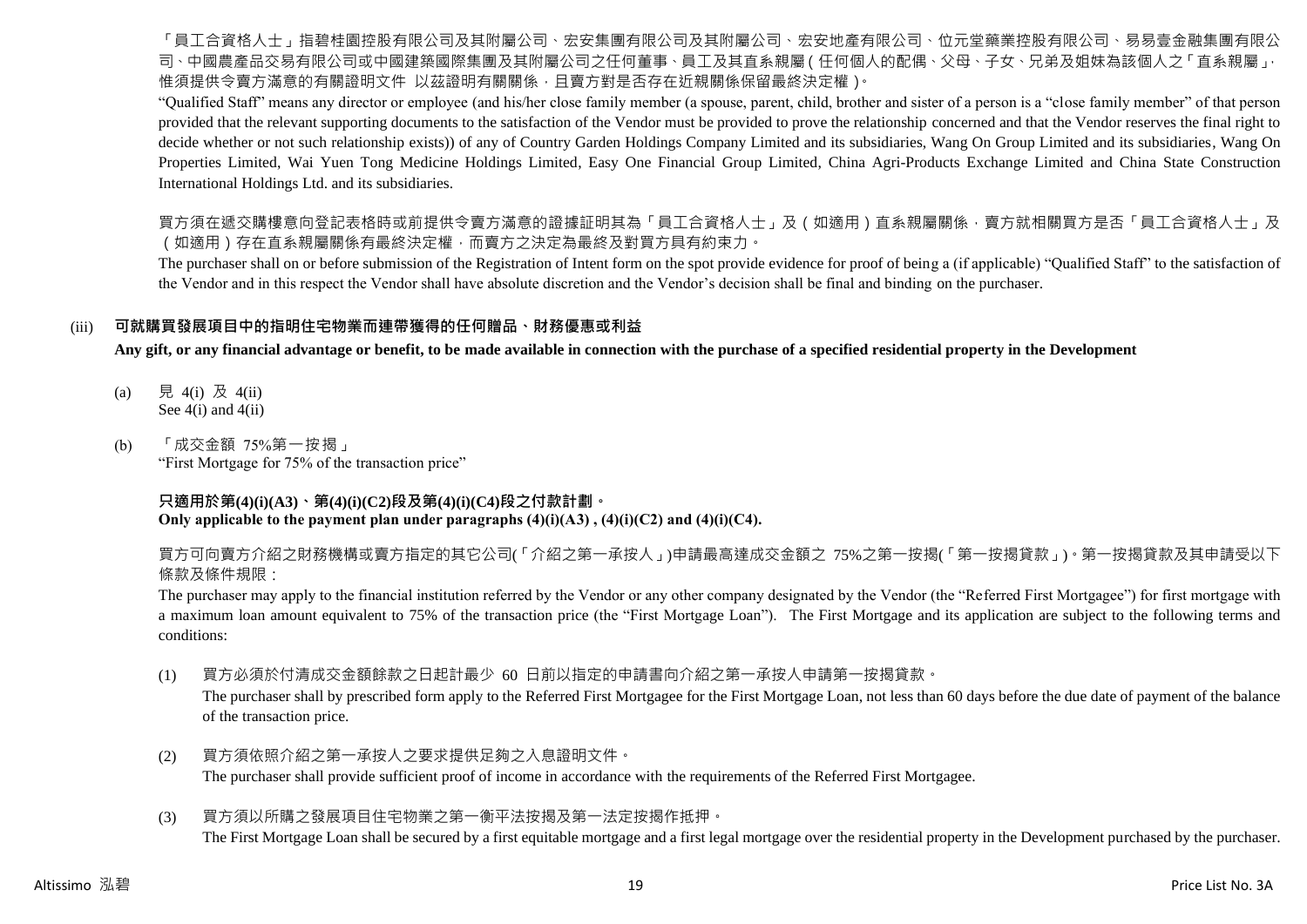(4) 第一按揭貸款年期最長為 25年。

The maximum tenor of the First Mortgage Loan shall not exceed 25 years.

(5) 第一按揭貸款首 24 個月之年利率以介紹之第一承按人引用之最優惠利率(P)減 2% (P-2%)計算。其後的年利率以最優惠利率加 2.375%(P+2.375%)計算。P 為浮動 利率,於本價單日期 P 為每年 5.375%。最終按揭利率以介紹之第一承按人審批結果而定,賣方並無就其作出,亦不得被視為就其作出任何不論明示或隱含之陳 述、承諾或保證。

The interest rate of the first 24 months of the First Mortgage Loan shall be Prime Rate (P) quoted by the Referred First Mortgagee minus 2% (P-2%). The interest rate for the rest of the term of the First Mortgage Loan shall be Prime Rate (P) plus 2.375% (P+2.375%). P is subject to fluctuation. P as at the date of this price list is 5.375% per annum. The final mortgage rate will be subject to final approval by the Referred First Mortgagee. No representation, undertaking or warranty, whether express or implied, is given, or shall be deemed to have been given by the Vendor in respect thereof.

- (6) 第一按揭貸款之文件必須由介紹之第一承按人指定之律師行辦理,並由買方負責有關律師費用及其他開支。 All legal documents in relation to the First Mortgage Loan must be prepared by the solicitors' firm designated by the Referred First Mortgagee. All legal costs and other expenses incurred shall be paid by the Purchaser.
- (7) 買方於決定選擇此安排前,請先向介紹之第一承按人查詢清楚按揭條款及條件、批核條件及申請手續。 The purchaser is advised to enquire with the Referred First Mortgagee on details of the terms and conditions of the mortgage, approval conditions and application procedures of the First Mortgage before choosing this arrangement.
- (8) 第一按揭貸款條款及批核條件僅供參考,介紹之第一承按人保留不時更改第一按揭貸款條款及批核條件的權利。 The terms and conditions and approval conditions of the First Mortgage Loan are for reference only, the Referred First Mortgagee reserves the right to change the terms and conditions and approval conditions of the First Mortgage Loan from time to time as it sees fit.
- (9) 有關第一按揭貸款之批核與否及借貸條款以介紹之第一承按人之最終決定為準,與賣方無關,且於任何情況賣方均無需為此負責。賣方並無或不得被視為就第 按揭貸款之按揭條款及條件以及申請之批核作出任何不論明示或隱含之陳述、承諾或保證。不論貸款獲批與否,買方仍須按正式合約完成交易及付清成交金額餘 款。

The terms and conditions and the approval of applications for the First Mortgage Loan are subject to the final decision of the Referred First Mortgagee, and are not related to the Vendor (who shall under no circumstances be responsible therefor). No representation, undertaking or warranty, whether express or implied, is given, or shall be deemed to have been given by Vendor in respect of the terms and conditions and the approval of applications for the First Mortgage Loan. Regardless the First Mortgage Loan is granted or not, the purchaser(s) shall complete the sale and purchase in accordance with the ASP and pay the balance of the transaction price.

(c) 「成交金額 30%第二按揭」 "Second Mortgage for 30% of the transaction price"

## **只適用於第(4)(i)(C1)段之付款計劃。**

**Only applicable to the payment plans under paragraphs (4)(i)(C1).**

#### 買方可向賣方介紹之財務機構或賣方指定的其它公司(「介紹之第二承按人」) 申請最高達成交額之 30%之第二按揭,基本條款如下:

The Purchaser may apply to the financial institution referred by the Vendor or any other company designated by the Vendor (the "Referred Second Mortgagee") for second mortgage with a maximum loan amount equivalent to 30% of the Transaction Price (the "Second Mortgage"). The Second Mortgage and its application are subject to the following terms and conditions: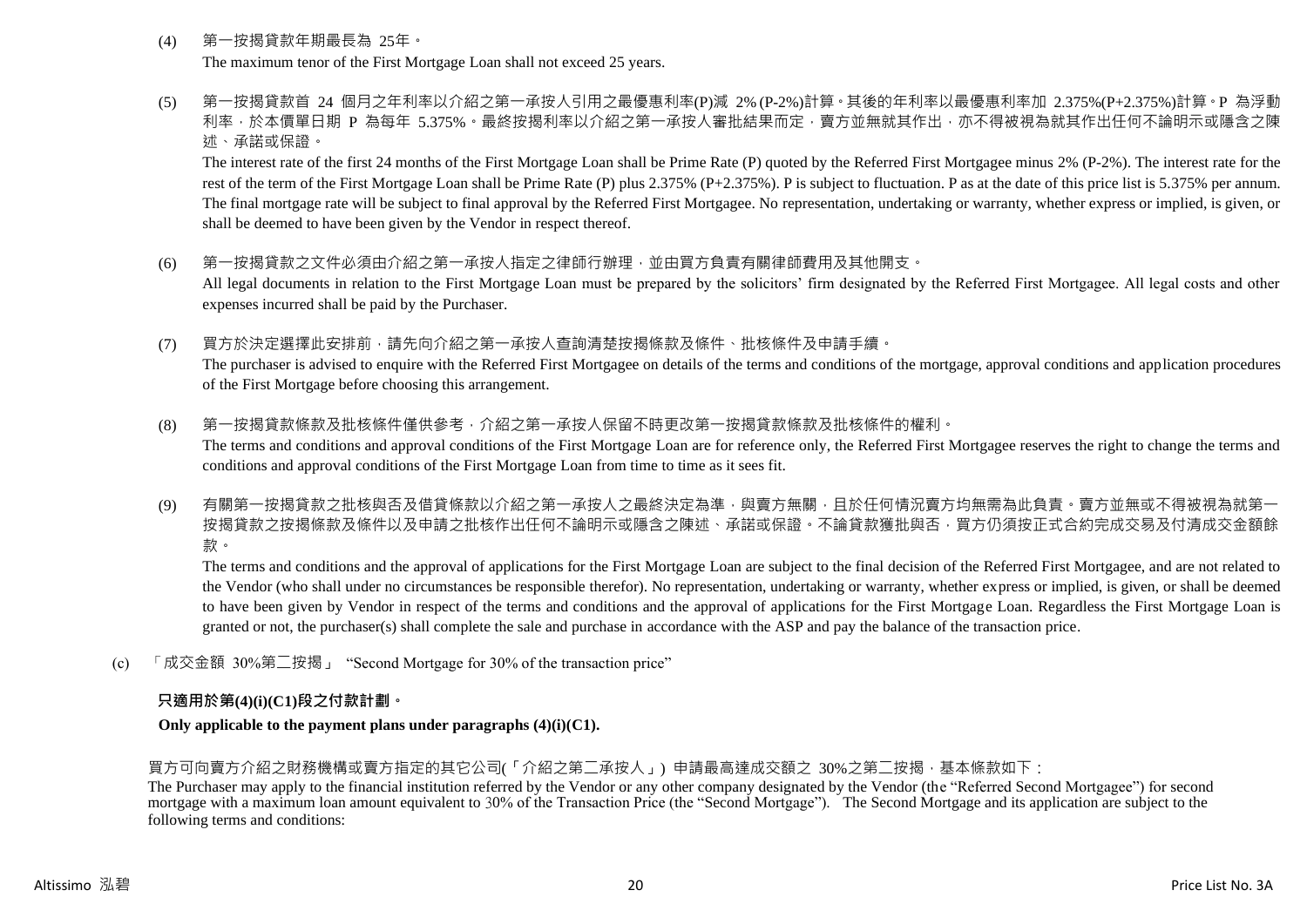(1) 買方必須於付清成交金額餘款之日起計最少 60 日前以指定的申請書向介紹之第二承按人申請按揭貸款。

The purchaser(s) shall by prescribed form apply to the Referred Second Mortgagee for mortgage loan, not less than 60 days before the due date of payment of the balance of the transaction price.

(2) 買方須依照介紹之第二承按人之要求提供足夠之入息證明文件。

The purchaser shall provide sufficient proof of income in accordance with the requirements of the Referred Second Mortgagee.

(3) 第二按揭貸款年期最長為 25 年或與第一按揭貸款同等年期,以較短者為準

The maximum tenor of second mortgage loan shall be 25 years or the same tenor of first mortgage loan, whichever is the shorter.

(4) 第二按揭首 24 個月之年利率以介紹之第二承按人引用之最優惠利率(P)減 2.75% (P-2.75%)計算。其後的年利率以最優惠利率計算。P 為浮動利率,於本價 單日期 P 為每年 5.375%。最終按揭利率以介紹之第二承按人審批結果而定,賣方並無就其作出,亦不得被視為就其作出任何不論明示或隱含之陳述、承諾 或保證。

The interest rate of the first 24 months of the Second Mortgage shall be Prime Rate (P) quoted by the Referred Second Mortgagee minus 2.75% (P-2.75%). The interest rate for the rest of the term of the Second Mortgage shall be Prime Rate (P). P is subject to fluctuation. P as at the date of this price list is 5.375% per annum. The final mortgage rate will be subject to final approval by the Referred Second Mortgagee. No representation, undertaking or warranty, whether express or implied, is given, or shall be deemed to have been given by the Vendor in respect thereof.

- (5) 第二按揭貸款最高金額為成交金額的 30%,惟第一按揭貸款及第二按揭貸款總金額不可超過成交金額或有關住宅物業的估價 (以較低者為準) 的 80%。 The maximum second mortgage loan amount shall be 30% of the transaction price, but the total amount of the first mortgage loan and the second mortgage loan together shall not exceed 80% of the transaction price or the valuation of the relevant residential property, whichever is the lower.
- (6) 第一按揭貸款銀行須為介紹之第二承按人所指定之銀行,買方並須首先得到該銀行書面同意辦理第二按揭貸款。 The first mortgagee bank shall be one which is nominated by the Referred Second Mortgagee. The purchaser(s) shall obtain the prior written consent from the first mortgagee bank for the application of second mortgage loan.
- (7) 第一按揭貸款及第二按揭貸款申請將由有關承按機構獨立處理。 The applications for first mortgage loan and the second mortgage loan will be processed by the relevant mortgagees independently.
- (8) 所有第二按揭貸款及其相關擔保之法律文件必須由介紹之第二承按人指定律師行辦理,買方及其擔保人(如有) 須支付所有第二按揭貸款及其擔保相關之律師 費及雜費。

All legal documents of the second mortgage loan and its related guarantee shall be handled by the solicitors designated by the Referred Second Mortgagee and all legal costs and disbursement relating thereto shall be borne by the purchaser(s) and his/her/their guarantor(s) (if any).

(9) 第二按揭貸款批出與否及其條款,介紹之第二承按人有最終決定權,其決定與賣方無關,賣方亦無需為此負責。不論貸款獲批與否,買方仍須按正式合約完 成交易及付清 成交金額餘款。

The approval or disapproval of the second mortgage loan and terms thereof are subject to the final decision of the Referred Second Mortgagee. The decision is not related to the vendor and the vendor shall not be responsible therefor. Regardless the loan is granted or not, the purchaser(s) shall complete the sale and purchase in accordance with the ASP and pay the balance of the transaction price.

(10) 第二按揭貸款受其他條款及細則約束。 The second mortgage loan is subject to other terms and conditions.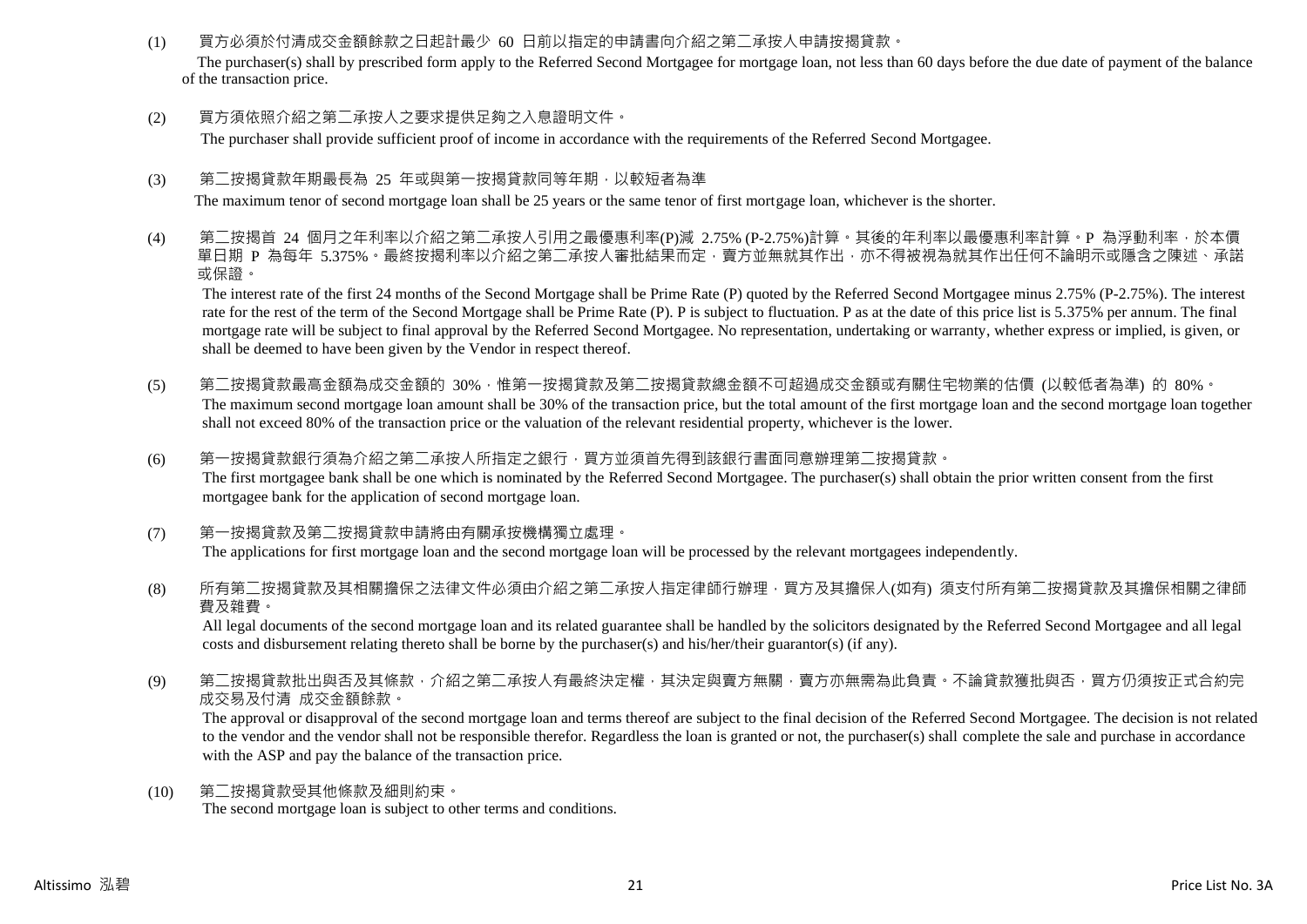(d) 「成交金額 10%第二按揭」 "Second Mortgage for 10% of the transaction price"

#### **只適用於第(4)(i)(C4)段之付款計劃。**

**Only applicable to the payment plans under paragraphs (4)(i)(C4).**

買方可向賣方介紹之財務機構或賣方指定的其它公司(「介紹之第二承按人」) 申請最高達成交額之 10%之第二按揭,基本條款如下:

The Purchaser may apply to the financial institution referred by the Vendor or any other company designated by the Vendor (the "Referred Second Mortgagee") for second mortgage with a maximum loan amount equivalent to 10% of the Transaction Price (the "Second Mortgage"). The Second Mortgage and its application are subject to the following terms and conditions:

(1) 買方必須於付清成交金額餘款之日起計最少 60 日前以指定的申請書向介紹之第二承按人申請按揭貸款。

The purchaser(s) shall by prescribed form apply to the Referred Second Mortgagee for mortgage loan, not less than 60 days before the due date of payment of the balance of the transaction price.

(2) 買方須依照介紹之第二承按人之要求提供足夠之入息證明文件。

The purchaser shall provide sufficient proof of income in accordance with the requirements of the Referred Second Mortgagee.

(3) 第二按揭貸款年期最長為 5 年或與第一按揭貸款同等年期,以較短者為準

The maximum tenor of second mortgage loan shall be 5 years or the same tenor of first mortgage loan, whichever is the shorter.

(4) 第二按揭首 24 個月之年利率以介紹之第二承按人引用之最優惠利率(P)減 2.75% (P-2.75%)計算。其後的年利率以最優惠利率計算。P 為浮動利率,於本價 單日期 P 為每年 5.375%。最終按揭利率以介紹之第二承按人審批結果而定,賣方並無就其作出,亦不得被視為就其作出任何不論明示或隱含之陳述、承諾 或保證。

The interest rate of the first 24 months of the Second Mortgage shall be Prime Rate (P) quoted by the Referred Second Mortgagee minus 2.75% (P-2.75%). The interest rate for the rest of the term of the Second Mortgage shall be Prime Rate (P). P is subject to fluctuation. P as at the date of this price list is 5.375% per annum. The final mortgage rate will be subject to final approval by the Referred Second Mortgagee. No representation, undertaking or warranty, whether express or implied, is given, or shall be deemed to have been given by the Vendor in respect thereof.

- (5) 第二按揭貸款最高金額為成交金額的 10%,惟第一按揭貸款及第二按揭貸款總金額不可超過成交金額或有關住宅物業的估價 (以較低者為準) 的 85%。 The maximum second mortgage loan amount shall be 10% of the transaction price, but the total amount of the first mortgage loan and the second mortgage loan together shall not exceed 85% of the transaction price or the valuation of the relevant residential property, whichever is the lower.
- (6) 第一按揭貸款銀行須為介紹之第二承按人所指定之銀行,買方並須首先得到該銀行書面同意辦理第二按揭貸款。 The first mortgagee bank shall be one which is nominated by the Referred Second Mortgagee. The purchaser(s) shall obtain the prior written consent from the first mortgagee bank for the application of second mortgage loan.
- (7) 第一按揭貸款及第二按揭貸款申請將由有關承按機構獨立處理。 The applications for first mortgage loan and the second mortgage loan will be processed by the relevant mortgagees independently.
- (8) 所有第二按揭貸款及其相關擔保之法律文件必須由介紹之第二承按人指定律師行辦理,買方及其擔保人(如有) 須支付所有第二按揭貸款及其擔保相關之律師 費及雜費。

All legal documents of the second mortgage loan and its related guarantee shall be handled by the solicitors designated by the Referred Second Mortgagee and all legal costs and disbursement relating thereto shall be borne by the purchaser(s) and his/her/their guarantor(s) (if any).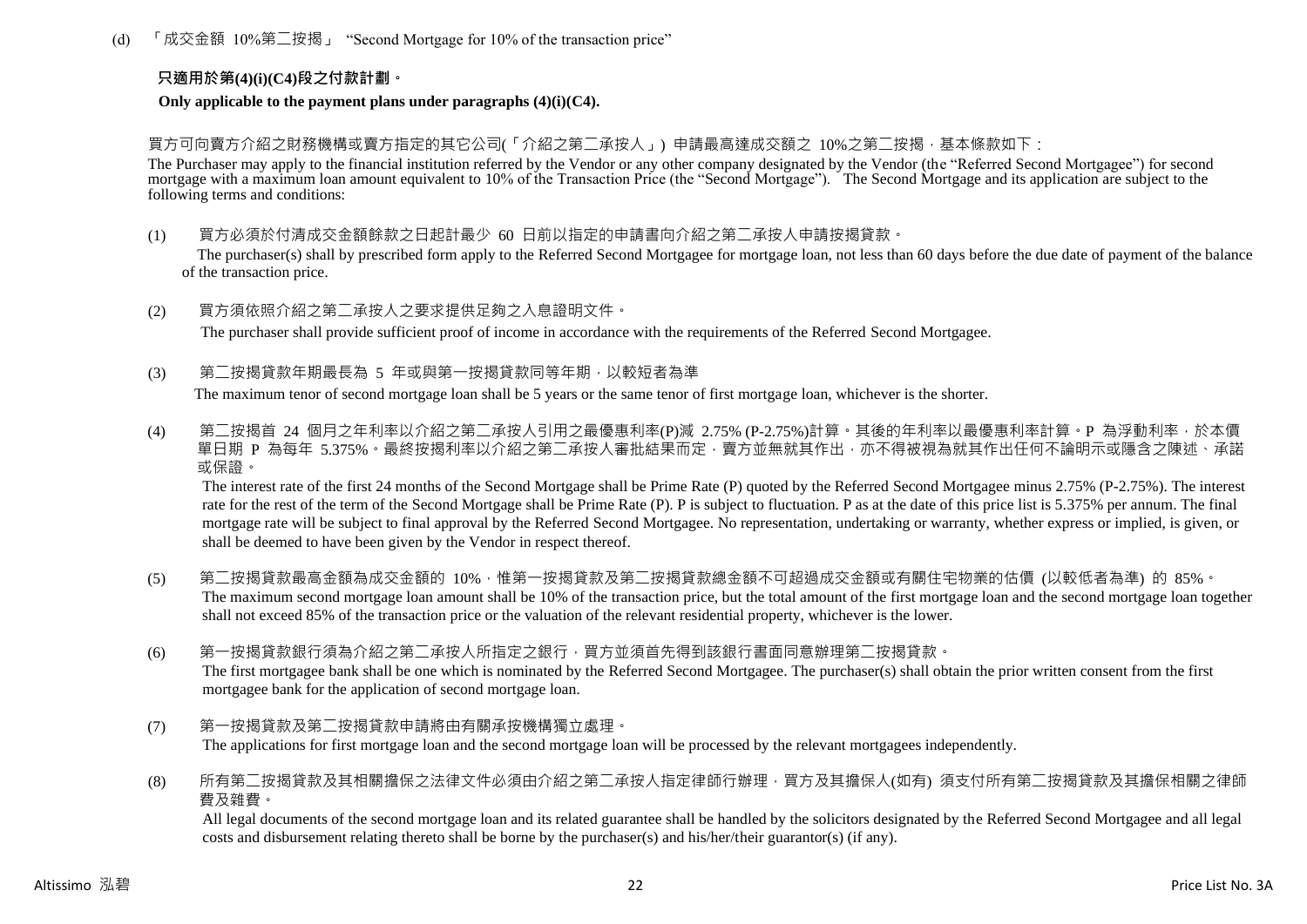(9) 第二按揭貸款批出與否及其條款,介紹之第二承按人有最終決定權,其決定與賣方無關,賣方亦無需為此負責。不論貸款獲批與否,買方仍須按正式合約完 成交易及付清 成交金額餘款。

The approval or disapproval of the second mortgage loan and terms thereof are subject to the final decision of the Referred Second Mortgagee. The decision is not related to the vendor and the vendor shall not be responsible therefor. Regardless the loan is granted or not, the purchaser(s) shall complete the sale and purchase in accordance with the ASP and pay the balance of the transaction price.

(10) 第二按揭貸款受其他條款及細則約束。 The second mortgage loan is subject to other terms and conditions.

### (iv) **誰人負責支付買賣該發展項目中的指明住宅物業的有關律師費及印花稅**

**Who is liable to pay the solicitors' fees and stamp duty in connection with the sale and purchase of a specified residential property in the Development**

(a) 如買方選用賣方代表律師處理買賣合約、按揭及轉讓契,賣方同意支付買賣合約及轉讓契兩項法律文件之律師費用。如買方選擇另聘代表律師處理買賣合約、按揭及轉 讓契,買方及賣方須各自負責有關買賣合約及轉讓契兩項法律文件之律師費用。

If the purchaser appoints the vendor's solicitors to handle the agreement for sale and purchase, mortgage and assignment, the vendor agrees to bear the legal cost of the agreement for sale and purchase and the assignment. If the purchaser chooses to instruct his own solicitors to handle the agreement for sale and purchase, mortgage or assignment, each of the vendor and purchaser shall pay his own solicitors' legal fees in respect of the agreement for sale and purchase and the assignment.

(b) 買方須支付一概有關臨時買賣合約、買賣合約及轉讓契的印花稅(包括但不限於任何買方提名書或轉售(如有)的印花稅、額外印花稅、買家印花稅及任何與過期繳付任何 印花稅有關的罰款、利息及附加費等)。

All stamp duties on the preliminary agreement for sale and purchase, the agreement for sale and purchase and the assignment (including without limitation any stamp duty on, if any, nomination or sub-sale, any special stamp duty, any buyer's stamp duty and any penalty, interest and surcharge, etc. for late payment of any stamp duty) will be borne by the purchaser.

#### (v) **買方須爲就買賣該發展項目中的指明住宅物業簽立任何文件而支付的費用**

**Any charges that are payable by a purchaser for execution of any document in relation to the sale and purchase of a specified residential property in the Development**

有關其他法律文件之律師費如:附加合約、買方提名書、有關樓宇交易之批地文件、大廈公契及其他樓契之核證費、查冊費、註冊費、圖則費及其他實際支出等等,均由買 方負責,一切有關按揭及其他費用均由買方負責。

All legal costs and charges in relation to other legal documents such as supplemental agreement, nomination, certifying fee for Government Lease, deed of mutual covenant and all other title documents, search fee, registration fee, plan fee and all other disbursements shall be borne by the purchaser. The purchase) shall also pay and bear the legal costs and disbursements in respect of any mortgage.

備註: 買方如因任何原因需更改支付條款,必須得賣方事先同意,並須向賣方繳付\$7,500 不可狠還手續費及自付全部相關額外費用。

Remark: If a Purchaser would like to change the payment terms for whatever reasons, the prior consent of the Vendor must be obtained and a non-refundable administrative fee of \$7,500 shall be payable by the Purchaser to the Vendor and the Purchaser shall bear all related extra expenses.

#### (5) **賣方已委任地產代理在發展項目中的指明住宅物業的出售過程中行事:**

**The vendor has appointed estate agents to act in the sale of any specified residential property in the Development:**

賣方委任的代理: Agents appointed by the vendor: